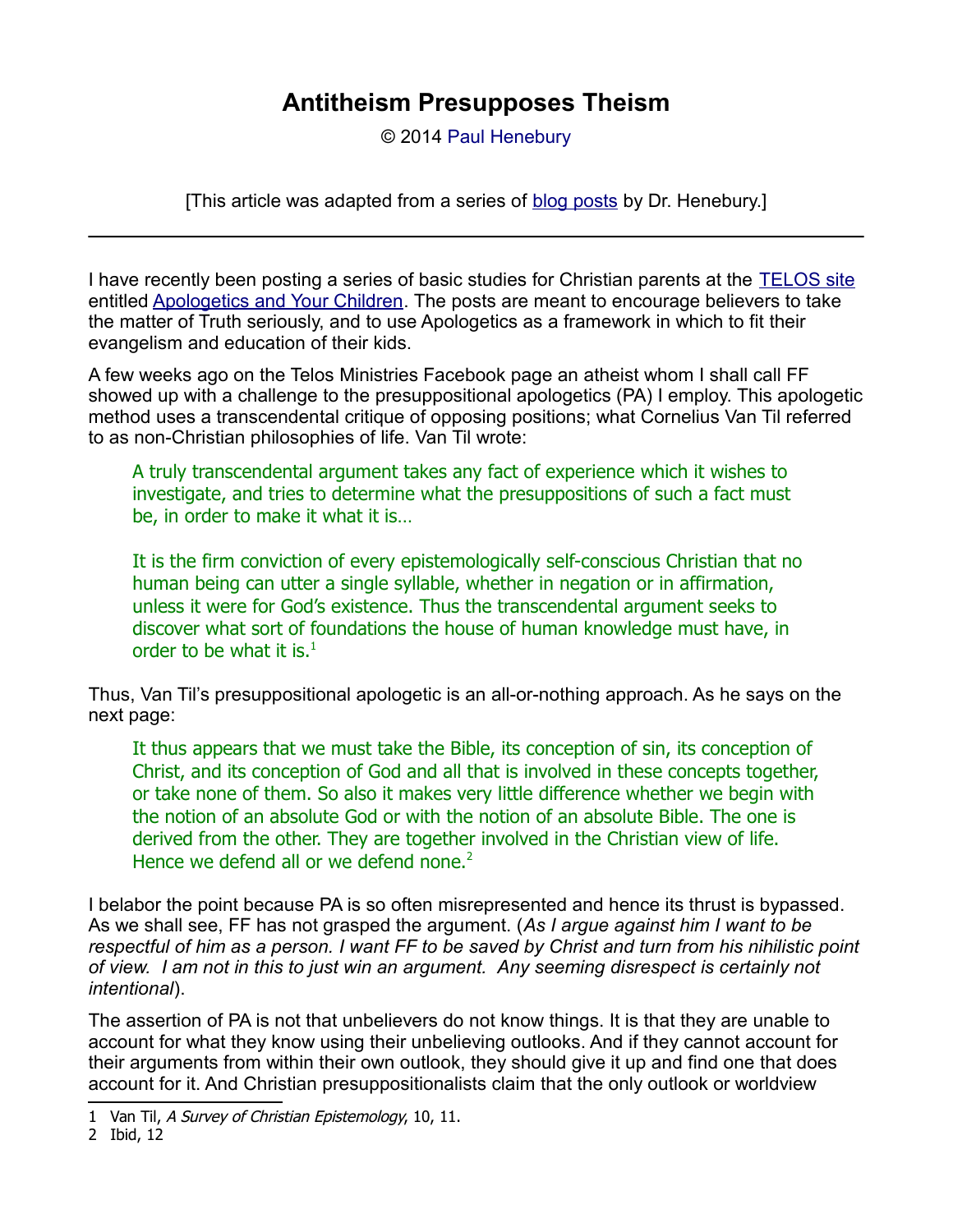which accounts for facts, values, logic, justice, beauty, etc. is the Christian worldview of the Bible.

## **Neutrality – Really?**

The premise of neutrality is that a person believes that they have adopted a view of the world (metaphysics), and a view of how to know the world (epistemology), which is normative, and that any diversions from that "normative perspective" are wrong because they disagree with that perspective. The only outlook which does not need to give an account of itself is (conveniently) their own – because they are, of course, neutral.

Quite apart from the Christian perspective which I am coming from, such a view is quite obviously question-begging – as the history of philosophy abundantly proves. Atheists are not immune from bias, as any cursory reading of their work shows. The fact that most of them still hold to a form of logical positivism and hitch it up to philosophical naturalism seems more apparent to their detractors oftentimes than it does to them. How often, e.g. do we hear atheist evolutionists say they do not consider any other definition of science than naturalism "good science"? It does not matter to these people that the founders of science did not hold such a definition, and would therefore not be considered scientists if these people were right. The patent absurdity of saying Copernicus, Galileo, Newton, Boyle, Pascal, Kelvin, Faraday, Maxwell etc. were not scientists because they were supernaturalists ought to silence such men. What is their real problem? It is clear enough. They hate God. So they define science their way (eliminating the luminaries above in the process) and then they can control the field. But science should not be defined by a philosophical agenda. Science should simply be a search for the Truth in the world amenable to scientific inquiry. That ought to be the definition. Just how the truth is to be known will depend on a person's worldview. For the founders of modern science, the fact that God created the universe and gave us the ability to discover things in it gave them the intellectual mandate to do science (i.e. explore the world and discover truth). But naturalists discount this view. We must demand of them then that they give an adequate account of the possibility of science and the amenability of truth. We must ask them to give us the foundational tenets of their worldview. This is given merely to illustrate the naivete of believing one is neutral. No one is neutral.

From a Christian perspective of course, atheists are anti-theists ("Theist" here denoting a Christian-trinitarian theist). They have already decided that God does not exist; not because they have proved He doesn't – but because they would prefer it if He didn't. Now FF is a case in point. He thinks he is purely objective, and using that objectivity he ignores Christian scholarship and reads his atheists. By so doing he issues challenges to Christians, even though he misrepresents what they believe, gets their apologetic argument wrong, and asserts things about the naming of Jesus in the Gospel of Mark which he is unable to prove. He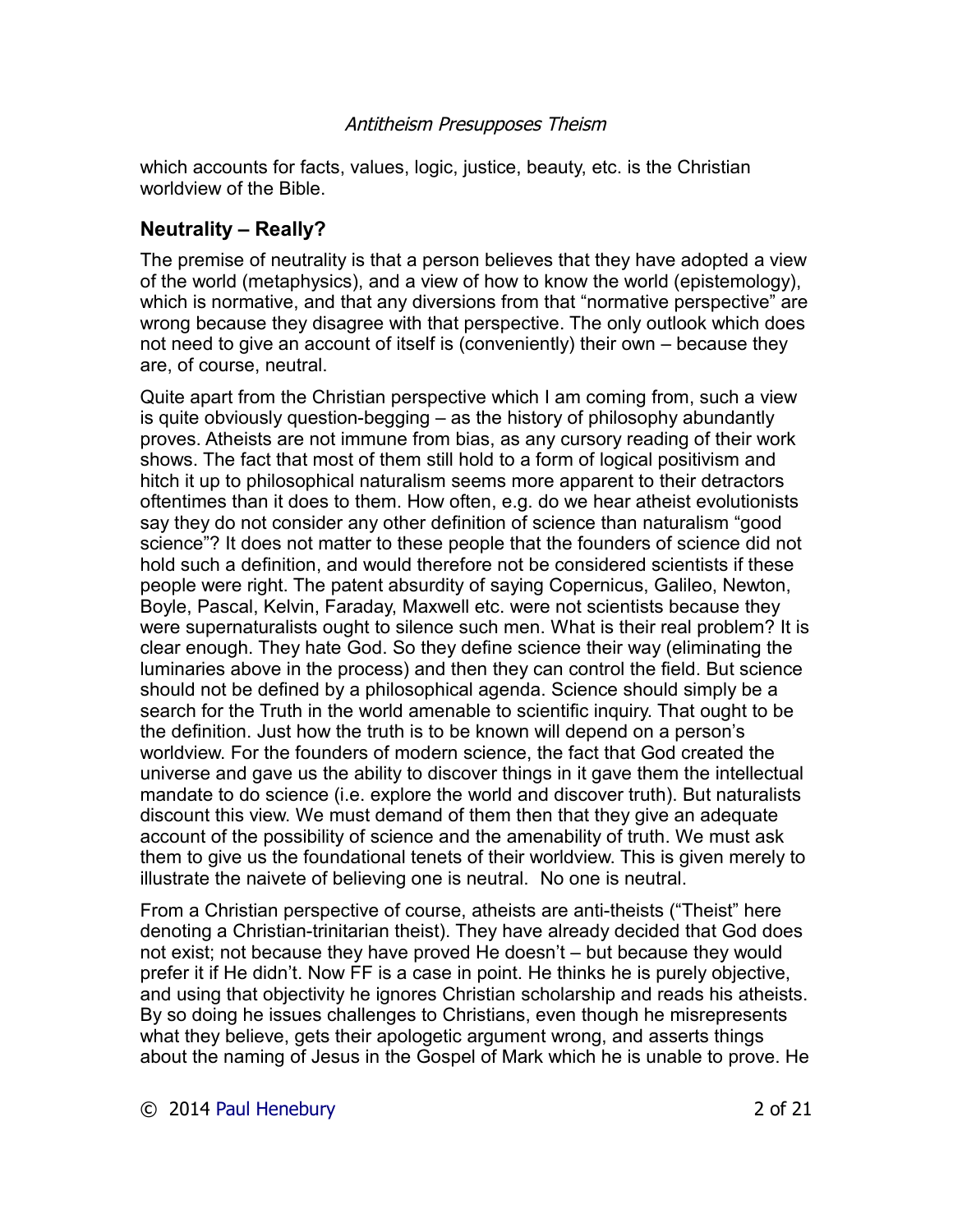claims the presuppositional argument is "just plain fallacious" but when asked to describe it, comes up with this:

Easiest example is the TAG argument. Taken to it's bare minimum, it essentially goes as follows:

Reality/existence has a fundamental nature, therefore God exists.

Does that sound anything remotely like Van Til's argument above? I certainly wouldn't want to be lumbered with defending that, so I shall have to disappoint FF and use the proper argument. That argument is that the Christian-biblical God must be presupposed for us to give a rational account of facts.

I know this may sound strange to some readers, but it must be remembered that God is the Creator and He has stamped the marks of His existence in His world, and has given to us a verbal revelation to instruct us in our interpretation of it.

Quite obviously, this claim will not be accepted by those who remain outside of Christ, and I do not expect FF to accept it. But when atheists like him are pressed to give a reason for their use of logic, values, science, and the like from their own unbelieving world and life philosophy, they cannot. They simply evade these most basic of questions. But again, if a person can't account for the facts of reality he employs from his espoused worldview, he must be asked to change to a worldview which can account for them. That worldview, I have asserted, is the Christian one. In fact, the Christian worldview even accounts for why unbelievers prefer incoherent worldviews rather than bowing their knees to **Christ** 

FF says I am biased and he is right. I am a Christian who believes the Bible, and who has been saved by God's grace through faith in the substitutionary sacrifice of Jesus Christ. I have a bias, and I am prepared to defend it. Being biased in the direction of the truth is both right and rational. FF rejects my bias. I only wish he would recognize his own and stop treating it as normative. If it is normative then his "unbiased" position will land us all in the soup sooner rather than later!

Two examples: If I have a bias towards my wife as a special woman apart from all other women, that is a good bias (although I do realize some like R. Dawkins will not necessarily agree). If I was biased against the Nazi extermination of Jews, gypsies and handicapped, I would think most would believe my bias was both right and rational – and a bias the other way irrational and evil. In the same way my bias for the God of Scripture is, I believe, both proper and rational. FF of course, is free to disagree. But it would be very naive of him to keep asserting his lack of all bias. Indeed he has already shown a bias in favor of atheistic authors and against Christian ones. Atheistic bias is always quick to show itself.

I would, therefore, prefer it if we could compare biases instead of pretending one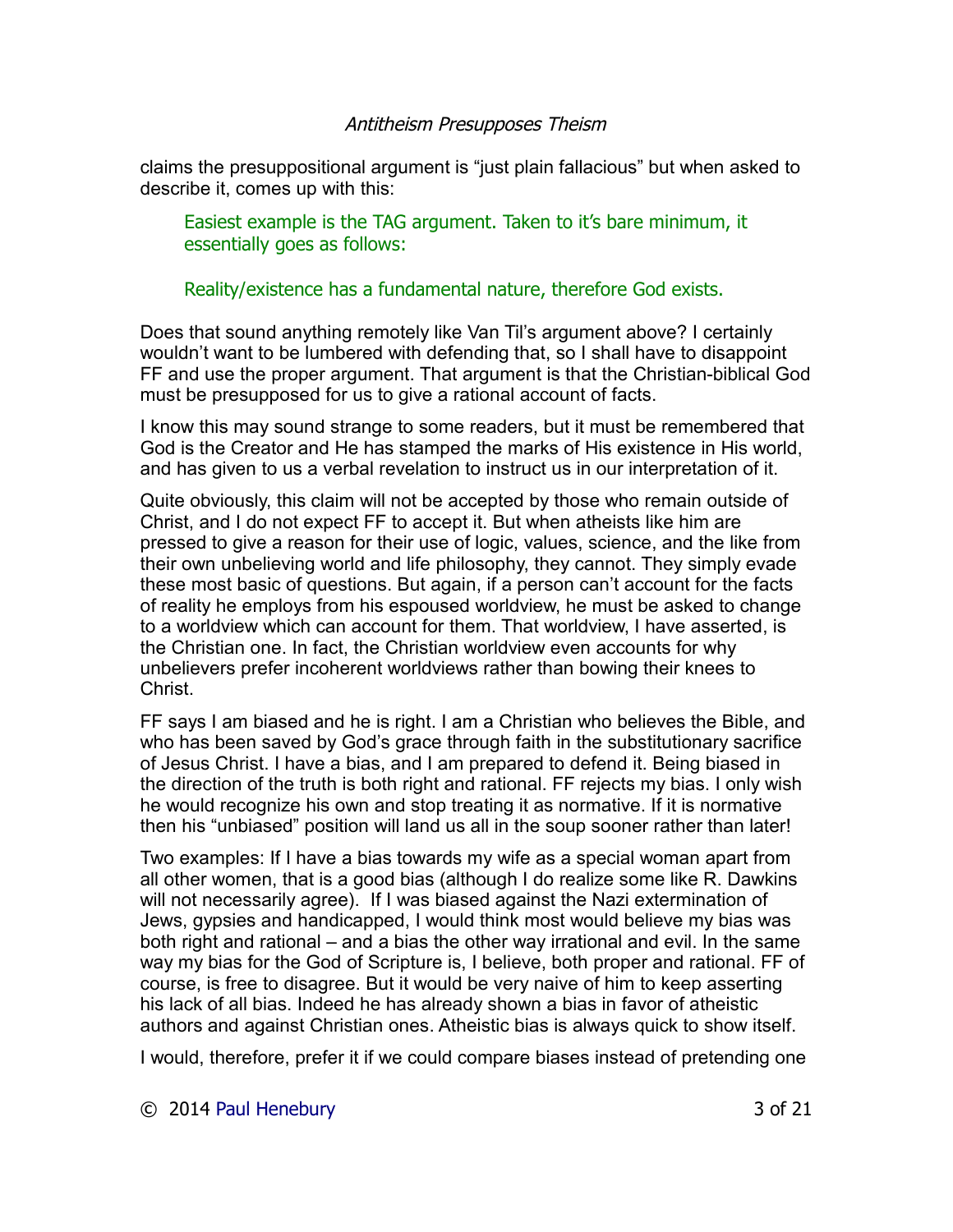of us doesn't have any to compare.

## **The Charges – so far**

Not only does FF charge the TAG argument (i.e. the transcendental argument for the existence of God) of presuppositonal apologetics (PA) as being "just plain fallacious", he declares,

I will not, however, budge on my stance regarding the absolutely nonsensical idea of God somehow existing outside of existence. That has absolutely no meaning, it is completely incoherent and selfrefuting, and thus I am fully justified in discarding it. If God exists it is necessarily part of reality, not apart from reality. Things that aren't part of reality by definition do not exist.

He appears not to see that he is assuming his view of existence to be true without argument or proof. From his reading of atheist critics he gets this:

the Mark story and say that Jesus isn't really a member of the 'Godhead', but rather was 'adopted' by God after his death…Jesus never even got the name 'Jesus' until after his death according to the gospel of Mark

He is yet to substantiate this claim from Mark.

Of the doctrine of the Trinity we get:

Either way, it makes little difference. I have been debating Christians for a while now<sup>[3](#page-3-0)</sup> and not once have I ever heard a coherent description of the so-called 'trinity'. I'll point out that it is incoherent to speak of one being being three beings, only for them to then backpeddle and say that it isn't that one being equals three beings, but rather that one being equals three persons, failing to realize that the word 'person' and the word 'being' are essentially synonyms.

Because he assumes his own position to be normative from the get-go, I am stuck with the charge of reifying nature! Reification is the fallacy of ascribing living/divine properties to the natural world. Of course, no Christian believes any such nonsense. FF is dismissing the Creator – creature distinction (that God is both within and without the universe which He created and upholds), without

<span id="page-3-0"></span><sup>3</sup> Please note that I am aware that other believers have probably tried to set him straight on the doctrine of the Trinity, (and TAG for that matter), and that he is perhaps confusing what he chooses to believe with what is or is not coherent. I also take from this that FF likes to debate. I am not a debate junkie, and will only take a discussion as far as I think is profitable.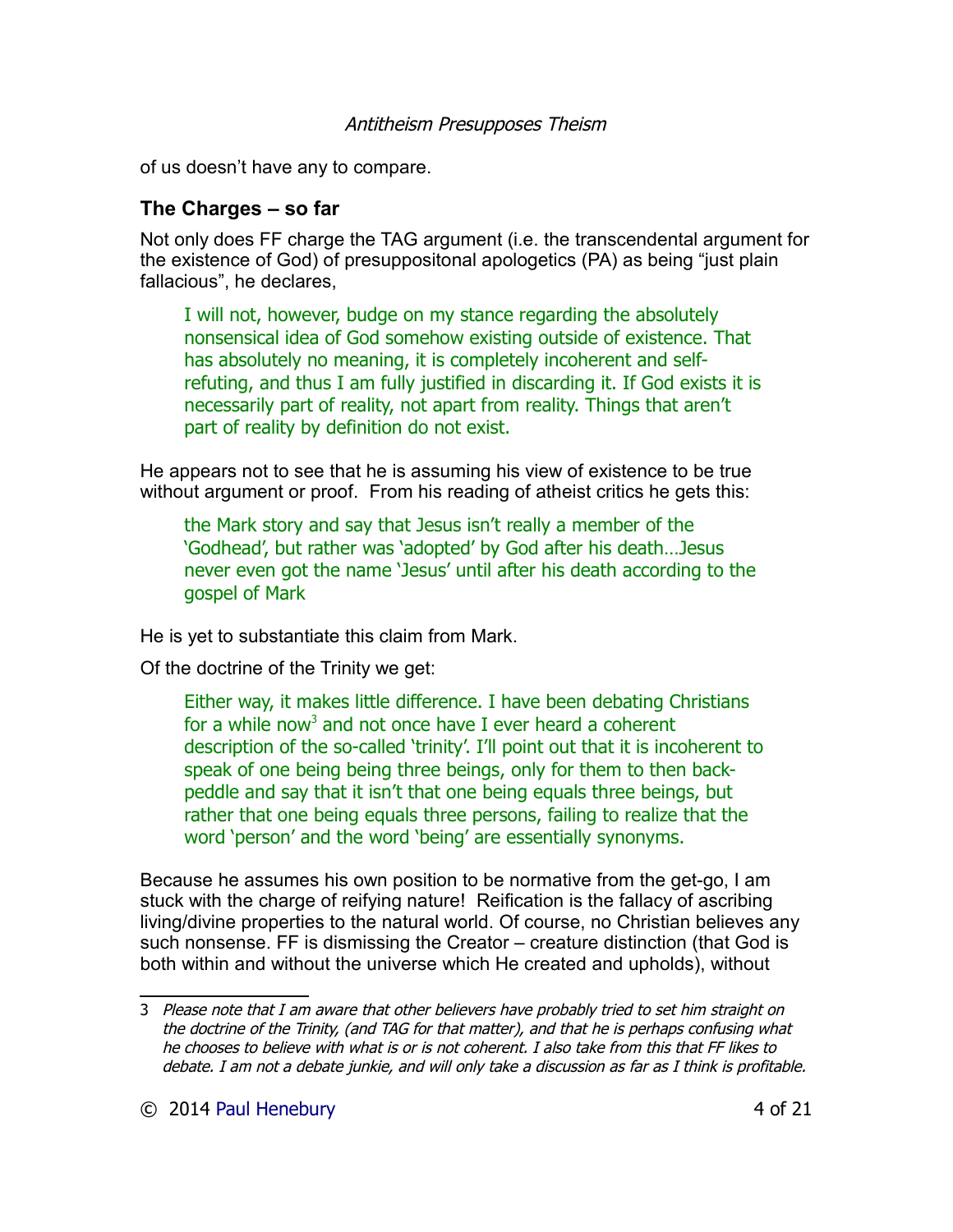even considering it.

# **Logic and What "Facts" Rely On**

This brings me to my first real point, which is the issue of "fact." FF is fond of the word. But what does he mean by it? In my worldview a fact is known as a fact if my interpretation of it matches the plan of the One who put it there. Further, my ability to ascertain factuality comes from my status as an image-bearer of the Creator. But what about the atheist? Surely he is not going to tell me that he knows facts by simply looking at them? He ought to know that no new found artifact (be it a pot-sherd, a dinosaur bone, a clay tablet, or a bloody knife) screams its own interpretation to us. These things have no voice. They must be interpreted. The question then is, how is one to interpret the data? Our interpretation of facts is affected, often substantially, by our worldview.

FF wants to rely on "the facts of logic." Very good. I wish to be logical too. But we have to have a worldview which can account for and incorporate the laws of logic. For example, suppose a stone-cold killer reasoned that since we evolved from the inexorable deterministic flow of matter and we therefore have no intrinsic worth as people, that killing people was disposing of other worthless things, would he be illogical? No, but he would not have a foundation for using logic either. And if we told him he was wrong or evil, but his worldview had no place for such moral concepts, we could not use logic to convince him. We would quickly find that our reasoning would sound to him like mere opinionizing; and why would our opinion be better than his?

This demonstrates that a). logic can be misused within differing outlooks, and b). that many outlooks cannot give an account of the logic which they do use.

Take this little exchange:

**FF**: Does your TAG not try to attribute the laws of logic to God?

**Me**: Of course. What do you attribute them to?

**FF**: The laws of logic exist because we created them. Why would you think otherwise? Was Aristotle an alien?

**Me**: …I'm kind of betting your foundations to everything will be purely pragmatic though

**FF** (quoting me a little later) "Aristotle categorized the laws which were there."

**FF**: No, Aristotle DESCRIBED the FACTS that were there. -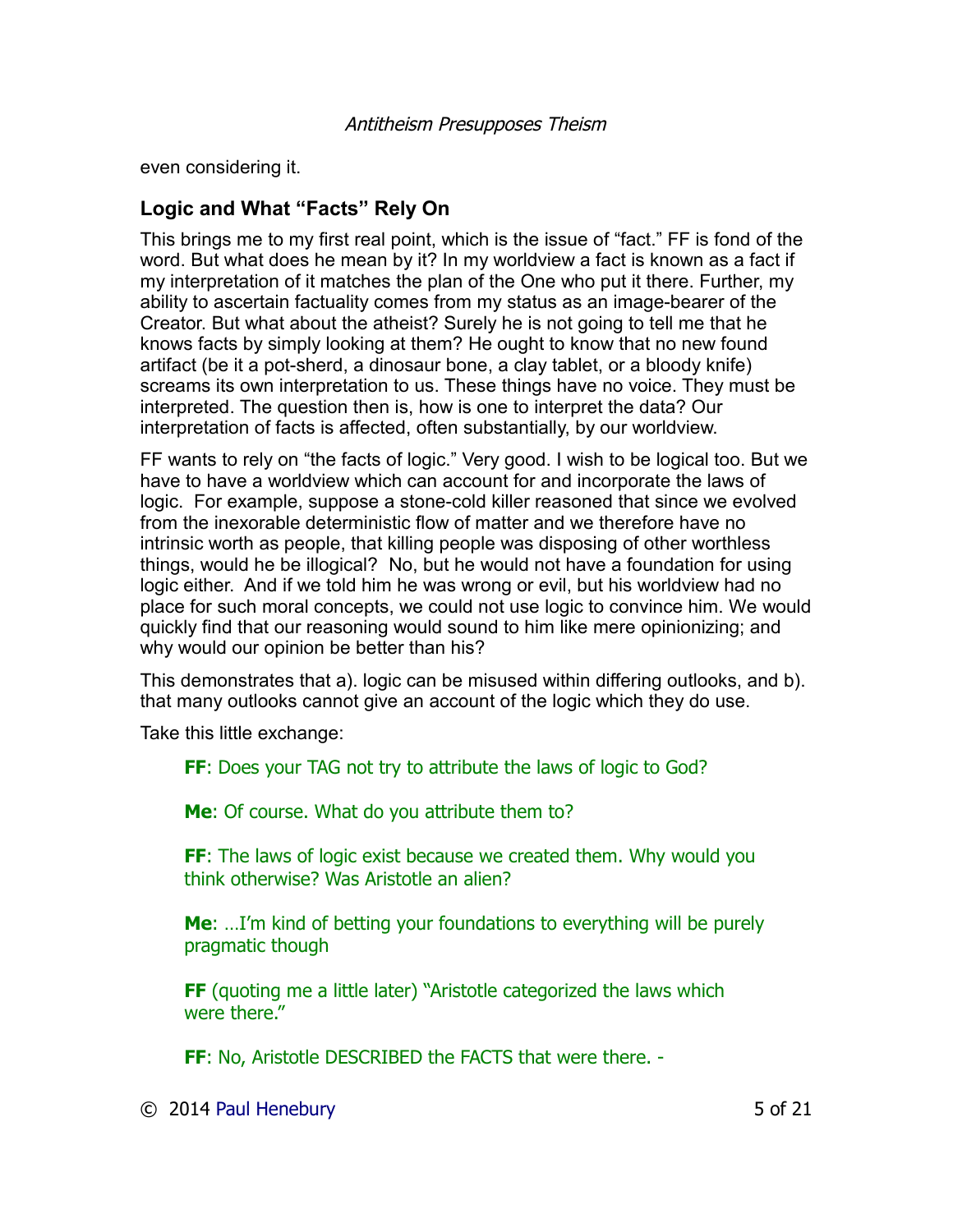The dictionary defines categorize as:

- 1. to arrange in categories or classes; classify.
- 2. to describe by labeling or giving a name to; characterize

Aristotle didn't categorize the laws of logic according to FF, he described them! This problem of defining terms reoccurs with FF. Nevertheless, he insists we "created" the laws of logic (I think he really means we categorized them), but that they are eternal.

So now we can get down to it. If logic is eternal and absolute (as FF agrees it is), whence logic? Since we are not eternal, we could not be the source of logic. The Christian reply is that since the laws of logic are laws of thought, the thought comes from the Triune God of Scripture, whose thought is perfectly rational. (This is given in the post [God Behind Everything](http://www.telosministries.com/god-behind-everything/) at the Telos website, which FF was directed to).

In responding to this it will not do for the atheist to simply assert that "logic is just there." We know logic, as beauty and justice and number, is "there", but we want to know the how and the why. As laws of thought logic requires a thinker. In the Biblical worldview there is an Eternal Thinker – God! God is the Source of logic, just as He is the Source of goodness and truth and love.

The bottom line is this: If a person wants to use logic to argue against the Christian worldview, he will need to supply a foundation for logic from his own worldview. If one is going to take a stand for logic, it makes no sense if one has no place for logic itself to stand! Before talking about what is and what is not logical, FF needs to show his basis for logic from an atheistic conception of life.

*FF has responded to my first post in the combox of that post. Here I shall examine his remarks and add some new thoughts of my own. Unfortunately, he has not yet picked up the argument I made, neither has he relented from adopting his own position as normative. Now, I freely admit that if his outlook was normative I would not be arguing as I am. But neither would I be arguing at all, since, at least as far as I can see, all reasoning would be illusory; composed of the deterministic forces of matter and motion. I would have to agree with Sam Harris that there is no such thing as free agency. I believe what I do because that is the way my synapses are firing. FF believes the way he does for the same reason. There seems to be nothing but a futile finger-pointing available to us. Neither his Atheism nor my Christian Theism relate to anything outside our respective brain activity. That FF is debating shows that he believes free agency (here defined as 'the ability to formulate judgments which transcend the laws of physics and chemistry, which may connect to the extended world, and for which we are responsible'), is not illusory but meaningful. Again, worldviews are at issue here.*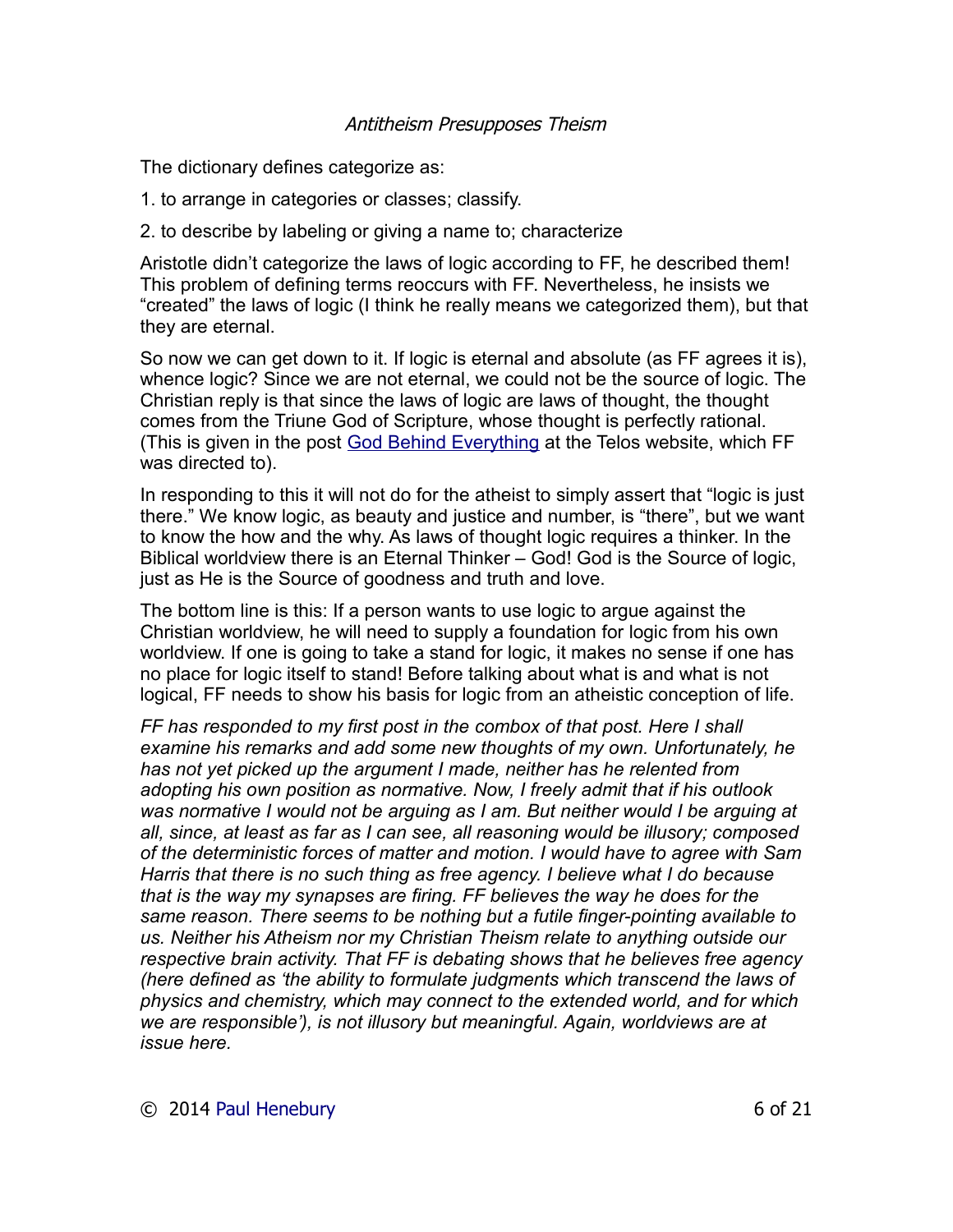#### Dear Fanghur,

Thank you for your response. I want to apologize for the wait. My schedule allows for limited time for this kind of interaction. Still, here is my reaction to your extended comment. I hope I shall be able to clear away some of the rubble which appears to be in the way of your seeing and evaluating my argument properly.

# **"No" to Natural Theology and Common Use of Reason**

I want to begin by agreeing with you about the classical arguments for God's existence: the ontological, cosmological (Kalam or otherwise), and teleological arguments. These all rest on a notion of what is called "natural theology," which assumes a kind of neutral buffer-zone where Christians and non-Christians can meet to discuss their differences. Such a point of view is thoroughly unbiblical, as well as unsatisfying. I argue [here](http://drreluctant.wordpress.com/2010/01/27/natural-theology-an-evangelical-faux-pas/) that a Christian ought not to use natural theology. You are right that employing such "proofs" for God cannot end up with the Triune God of the Bible. One cannot use non-biblical philosophies to argue for the Biblical Worldview. It is for this reason I do not use them!

This admission effectively dismantles your whole comment (though you may not see it). This is because your response assumes I am in agreement with your use of reason, which is what I deny. On the contrary I hold that you are using a gift of God in rebellion to God. It is that denial and its basis which must be engaged. You still seem to assume you are on neutral territory. I tried to deal with that notion last time. You are *assuming* your worldview is able to account for the logic you are using. I contend both that neutrality is impossible, which is why I have admitted my own bias, but that you cannot justify logic in the first place, nevermind using it the way you do. You will understand at least from this that, *if I am right*, I have, in effect, issued you a call to repentance. In saying this I want you to know that I only stand where I do by grace, not by anything in me.

## **Restatement of TAG**

The argument I have given you is a transcendental argument. One which inquires after the necessary conditions for something to be what it is. You said on FB that this presuppositional argument (or TAG) was "plainly fallacious." But you have not really touched upon it in your response. This argument is that unless the God of the Bible is presupposed we are not able to make sense of anything in our experience. On the positive side, once we do accept the God who has revealed Himself supremely in the Lord Jesus Christ, we have the foundation necessary for a coherent philosophy of life. For this reason you will see that it would be nonsensical of me to have the same starting point as you: for my whole assertion is that your starting point actually cannot "start."

Now, even calling TAG "fallacious" implies that you stand outside of a worldview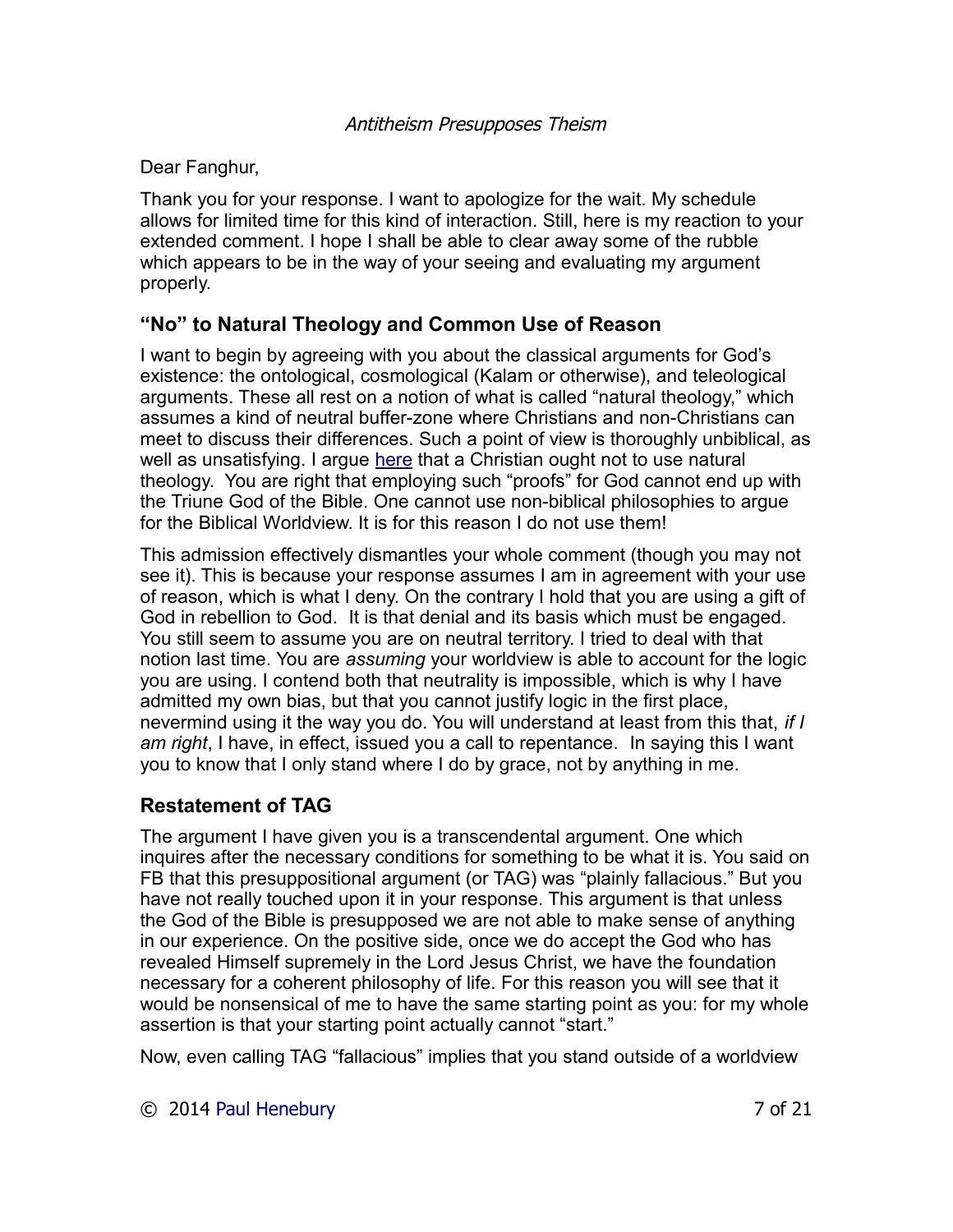whose claim is that your use of logic cannot be justified from within your atheistic philosophy. I realize, of course, that you wholly reject this assertion (if you didn't you would be a Christian  $\ddot{\mathbf{v}}$ ), but that is the position I am arguing for. All you have to do is to rebut the argument by supplying the preconditions for the intelligibility of logic (or justice, science, order, and the rest) *from your naturalistic worldview.* The TAG argument of Van Til and others is that the proof of the Christian position is that unless you presuppose it you cannot make sense of anything. That is, to use Van Til's phrasing, the truth of the Christian worldview is established by what he called "the impossibility of the contrary." He stated,

Christianity alone does not crucify reason itself…the best, the only, the absolutely certain proof of the truth of Christianity is that unless its truth is presupposed there is no proof of anything. $4$ 

Certainly there is more to say than that, and Van Til's books are not easy reading, but that is the assertion. What he means here is not just challenging the unbeliever to make sense of the world, but positively making sense of it via the biblical revelation. That amounts to "certain proof." By contrast, from what you say, your philosophy of life floats on a Sea of Skepticism. You would make sense of miracles only when you believe a worldview which explains them. And what I say about miracles, holds true for rationality itself.

So far, the only thing I can make out is that you believe logic is eternal and absolute on the one hand, and that humans "created it" (by which I think you mean "identified & categorized it") on the other.

# **Revelational Epistemology**

The presuppositional apologetic stands upon a revelatory theory of knowledge. Giving some instances (which I am not here pulling out as proofs per se): if we are really created in God's rational image, in distinction to the animals, we would expect to be rationalizing and theorizing agents, able to express ourselves verbally, mathematically, pictorially, and architecturally in the world out there. The filling out of this sort of thing is the job of Theology, which I try to do through TELOS. *But what would you put in place of these instances?*

You see, this is where worldview meets everyday experience. When Newton and Kepler conceived of science as "thinking God's thoughts after Him", that was a natural result of their worldview. But the atheist is left with a world without plan or purpose. He has no mandate to explore and analyze creation and exult in the wonders of nature. Therefore, the "why?" in "why do science?" is a colossal word. **Why** should he trust his senses? How can he know the real world beyond himself? If he is just a part in the inexorable evolutionary machinery of the universe, how can he hold to absolutes, and how does he escape from the

<span id="page-7-0"></span><sup>4</sup> Quoted in Greg L. Bahnsen, Always Ready, 61.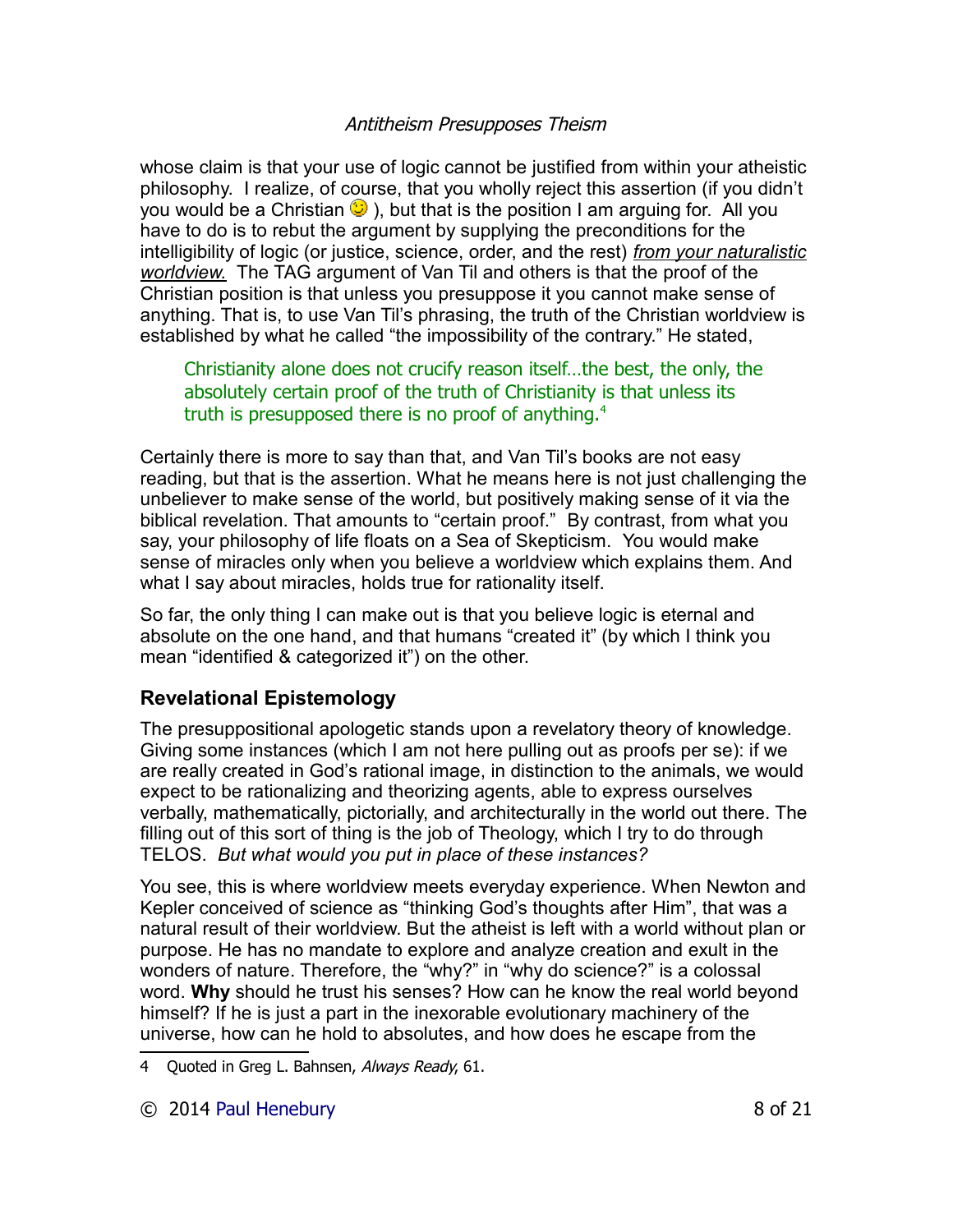clutches of subjectivity? These are huge questions.

Recall that the Christian Bible asserts that the unbeliever is utilizing concepts and criteria borrowed from God and smuggled into unbelieving interpretations of life. Reason, justice, normativity, ethical norms, induction, truth, goodness, scientific laws: these lay outside of those unbiblical outlooks. It is the importing of these good gifts of God into philosophies which cannot support them nor account for them, which renders the unbeliever culpable (John 3:19-21; Romans 1:18- 25). The Christian worldview is expressed in the treatment of Christian Theology. If you stood within it you would not be making the jibes against it that you do.

## **'Q', Pantheism and Deism**

Now, I love 'Q' from Star Trek. I wish he had been in one of the movies. Q is depicted as omnipotent. But he is part of a continuum of omnipotents (who in one episode strip him of his power). Of course, that is a contradiction in terms. He is selfish, immature, unethical, vengeful, and ignorant of many things. He always is coming to knowledge. Hence, Q is more like a Greco-Roman or Norse god. He is very unlike the Trinitarian God of Scripture! Compare, for example, Q with Jesus Christ. There just is no comparison.

Pantheism is the view that God and the universe is one. As such it is monistic. If all is really one then there can be no differentiation, and hence no predication at the core of existence. This destroys rationality and so is false.

Deism is the belief in an absentee god. Hence this god is not the God of the Bible. Who then is he/she? (or what?). What are its attributes? How do we make such a god the cause of all predication? How can a coherent world and life view get going under these conditions? Again, we end up not being able to account for experience.

## **"This is What You Believe Whether You Admit It or Not"**

The line above is not a quote, but represents an accurate paraphrase of the atheist [FF - who just showed up one day dissing presuppositional apologetics], whom I have been debating on the TELOS Facebook page and here. It is because of this attitude that I have called a halt to the proceedings. It is also the attitude of the individual who FF is relying on to guide him through the VanTillian methodology. Unfortunately for him this "guide" is completely inept and misunderstands presuppositionism as much as FF does.

In the first part of this series I wrote this:

The assertion of PA is not that unbelievers do not know things. **It is that they are unable to account for what they know using their unbelieving outlooks. And if they cannot account for the their arguments from within their own outlook, they should** 

© 2014 [Paul Henebury](http://www.spiritandtruth.org/id/ph.htm) 9 of 21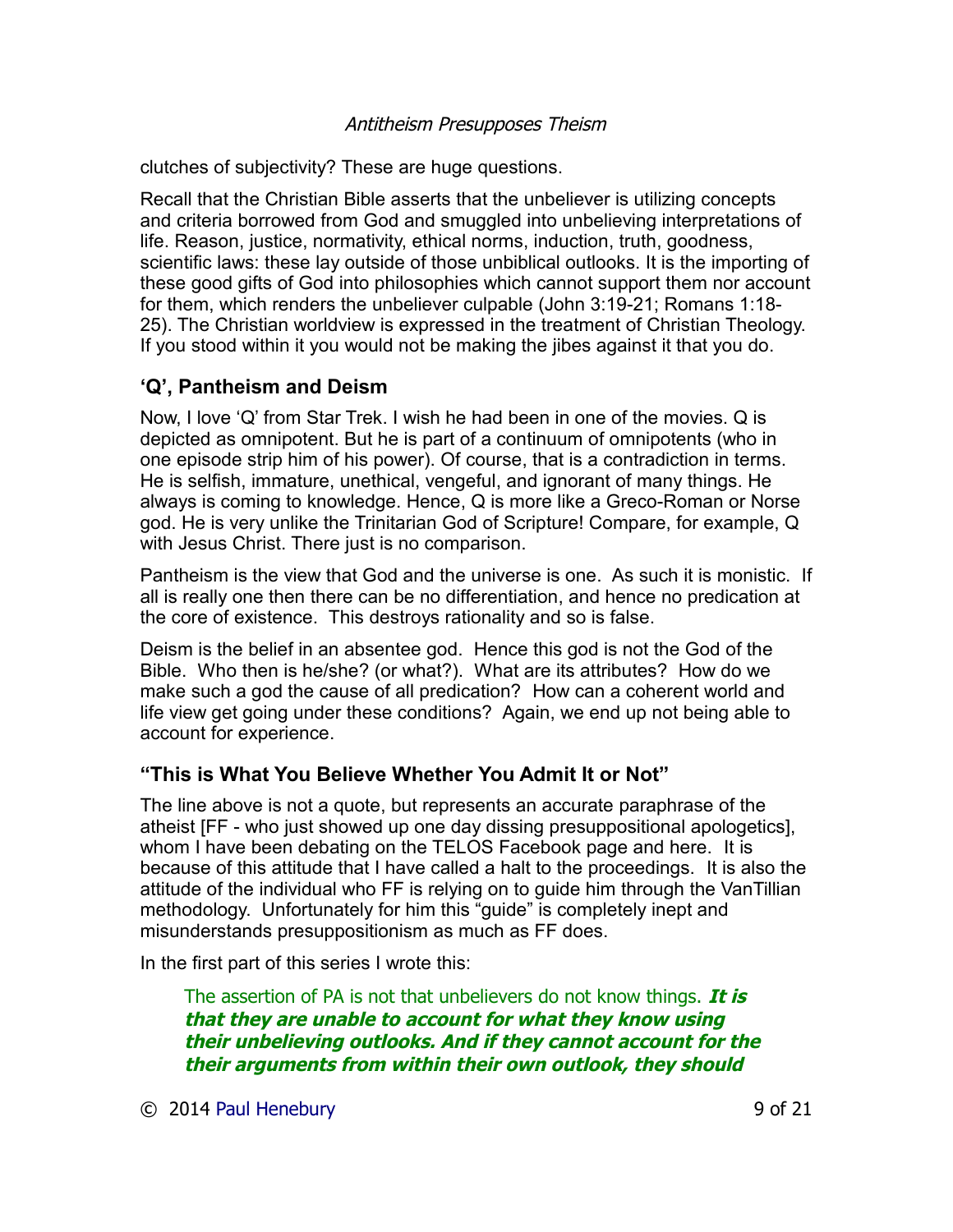**give it up and find one that does account for it.** And Christian presuppositionalists claim that the only outlook or worldview which accounts for facts, values, logic, justice, beauty, etc. is the Christian worldview of the Bible.

THAT is what we were supposed to be discussing. What the presuppositional argument seeks for is a comparison of philosophies of life. So naturally, PA presses the challenger to articulate their worldview. In philosophical terms, we need their theory of reality (what constitutes the world), their epistemology (how do they know what they claim to know?), and their ethics (what constitutes the good and why?). In the case of Biblical Christianity that information is to be drawn from the Bible: it is what we call Christian Theology.

Without the conversation being centered on that ground the TAG argument cannot really begin. The Christian who is obeying 2 Corinthians 10:5 is not going to surrender his position before the discussion has got off the ground. And we do not expect the non-Christian to capitulate so easily either.

Although it was clear to me immediately that FF did not know whereof he was speaking, I hoped he would come around by paying attention to what I said. He continued to plow a furrow miles away from the right field, so the conversation stopped. From the very outset FF was told he had mischaracterized TAG (the transcendental argument for God's existence), and was given a true definition and example. But he and one or two others, is convinced that I am using the charge of misrepresentation as a feint to excuse myself from an embarrassing defeat at his hands.

He was quick – very quick – to react the instant he thought he was being misrepresented. But was as slow as a tortoise in correcting himself on the many occasions the boot was on the other foot. If he had paid attention he would have started setting out and discussing his worldview; perhaps with a justification of logic? But he did not. And when, at the close of the discussion, he blithely stated that we "created logic" and that "the laws of logic DON'T work in the extended world", and that "If we die, the laws of logic die with us", well, I haven't got the time to mess around with "reasoning" like that.

Yes, I know. That position on logic alone destroys itself and all rational discourse about the world, but FF doesn't see it, and I cannot get him to. He remains ignorant both of his own presuppositions, of Christian theology, and the presuppositional argument which he sallied forth to attack. Since this ignorance is irresistible (meaning he will not be corrected) the discussion was called off.

The mentality involved here is, from one angle, hard to fathom. If an atheist who had been teaching his arguments for years at grad level told me I was not understanding him and was caricaturing his reasoning, I would, out of fairness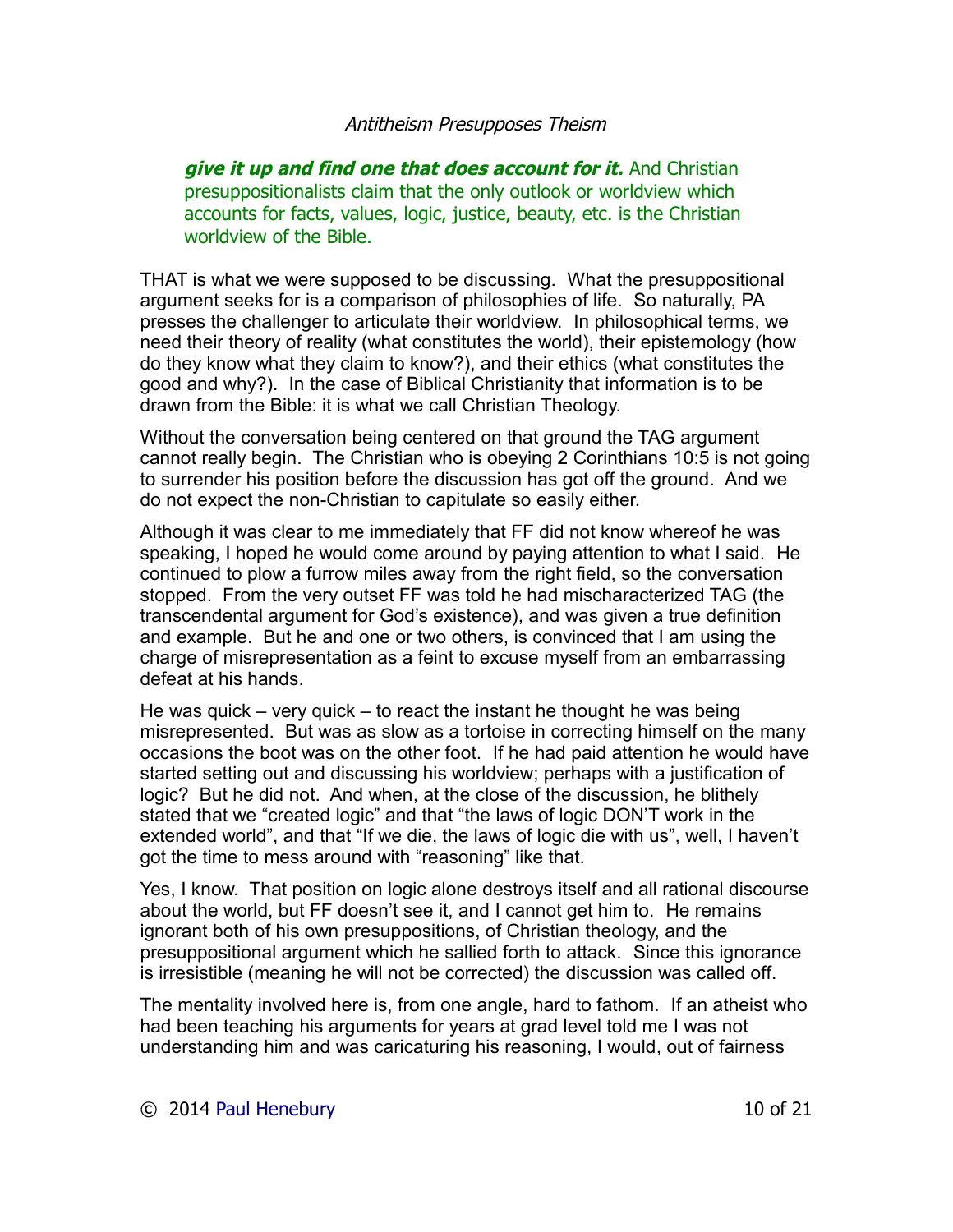and respect, try harder to reach agreement on what he was saying. For me to arrogantly claim I understood him and had refuted him (in ten minutes no less!), while my opponent was calmly telling me I had completely missed the thrust of his argument, would be the height of pseudo-intellectual hubris. FF plays this part, and so I decided that to proceed with him would be pointless and a waste of everybody's time.

But the issues raised do provide me with a chance at demonstrating presuppositionalism again. Since FF never really interacted with TAG (despite his conviction otherwise), there is not much in his writing which is very helpful as an attempted rebuttal of it. But I shall be able to utilize it all the same as a foil for PA. I shall also examine some other miscues from other atheists who agreed with him (as well as the ridiculous video clip he depends on). I shall take my time doing this. Perhaps I shall use another four or five posts. This will, I hope, help believers for whom this kind of apologetic is new.

# **Atheists Are Unbiased – Really!**

The default position of nearly every atheist you will come up against will be that they are neutral. They just want the facts. They are patiently waiting to be convinced that Christianity is not a bunch of illogical hokum. That entirely naive stance is the whole basis for their argument against Christianity, and they will try to stick to it like super-glue. It is the thickest stump on their argumentative stool. Knock it away and watch the whole thing fall. Atheists must tenaciously believe in the phantom of neutrality. To change the metaphor, it is the curtain behind which their prejudicial opinions and raw emotions conceal themselves. When you point out to them that no one is without bias they will very often ignore the comment. That is precisely what FF did. He is a naturalist (probably a philosophical materialist, although he never got round to declaring himself). As a naturalist he will only accept naturalistic explanations of things. Supernaturalism is out. Hence, the Christian worldview is out: not (please note) at the end of the discussion, but before we even start! And that's what being *unbiased* looks like. 0

The Christian should expect this, although it takes very little effort to see where his bias lies. As for me, I owned up to my Christian bias right off the bat. The transcendental argument (TAG) requires the believer to do just that, and it is only honest to do it. I am not neutral. Before I became a Christian I thought I was – but I was not. I was anti-Christian! I refused to accept the Bible as God's Word without even reading it and considering its worldview. Also, I had my own ideas about what "faith" was (something like believing in what you know isn't true), and I wasn't going to allow a person of faith to correct me. Now, long after I recommended he peruse my Statement of Faith so he would know what I believed, FF blurted out on Facebook that he had no respect for anyone who had a Statement of Faith. He thought a Christian having such a thing was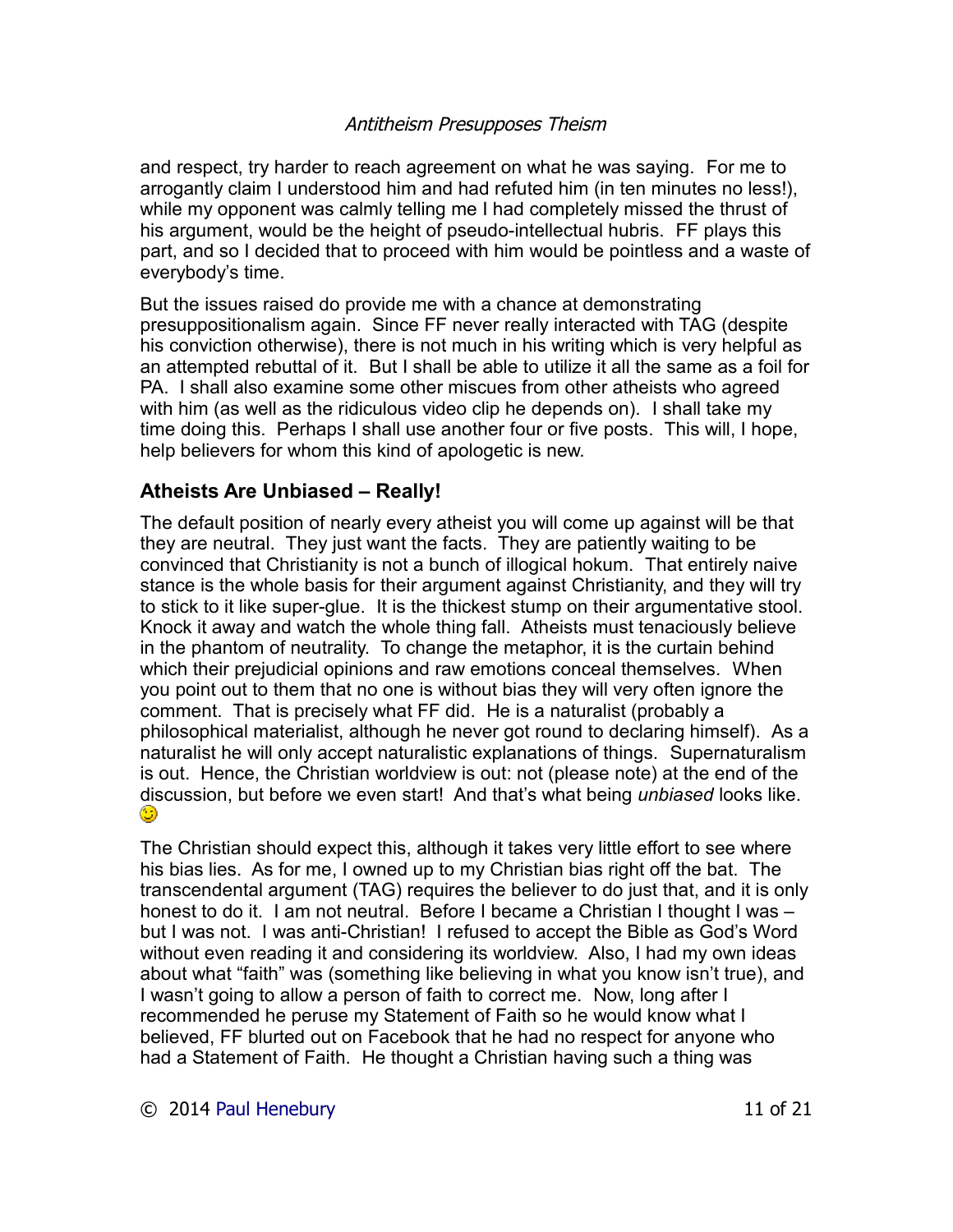"intellectually dishonest!" In his book declaring what one believes is intellectually dishonest. Ummm….??? Right.

# **If Atheism is True, How Does One Explain the Existence of Logic, etc?**

The atheist wants to start with reason. BUT – only if he can keep it's use within his own atheistic worldview! He must set the rules of the game. He is unbiased you see! Now, the Christian certainly wants to reason too. But will he reason from an atheistic position? How preposterous! No, he will reason from a Christian position. That is *his* bias. The atheist must be intellectually honest enough to admit that he too has a bias. As I pointed out before, being biased in the direction of the truth is a good thing. But the question now arises, *which bias – that of the atheist (in this case) or the Christian – leads to the truth?*

For that question to be answered, we must explore the foundational set of presuppositions which lead us to argue the way we do. We must explore and critique each others worldviews. The atheist can ask me how I account for logic and its comportment with the world beyond ourselves (i.e. in analysis of things in the world or with discussions with other people)? I will ask him the same question, and we will see which one makes sense of experience and which one doesn't.It is my contention that my Statement of Faith, to the degree that it correctly mirrors the Bible, does provide the necessary preconditions for logic (it reflects the mind of God), justice and ethics (which reflect the holy character of God), history (grounded in the creation and providence of God), science (grounded in creation and our imaging God and our God given ability to explore the world, and God's promise in the Noahic covenant), love (the character of God), and on and on. In the Christian outlook then, we must pursue the knowledge of God through His Self-revelation in order to know about ourselves and the world. And the Biblical Worldview informs us how we can do that.

What about the atheist? How does he fare?

FF thinks he has answered this problem by asserting "we created logic." I already replied that if this is so logic is not eternal since we are not eternal, and there is no reason to believe it corresponds to anything beyond our brains. If logic is an "accident" dependent upon human minds, we must ask two follow up questions: 1. how does the atheist account for the fact that logic connects with the world outside? (I'm going to ignore FF's ridiculous view that it doesn't, since if that were true he couldn't reason with or about anything but himself. And he couldn't even do that since logic requires classes of things beyond us to function), 2. if all reality comes from chaos, like atheists believe, how does physical chaos produce non-physical laws of thought?

The standard reply is that, as I have already said, the atheist declares "logic is just there." Is that giving a pre-condition for logic? Suppose I visit San Francisco with a friend and we gaze at the Golden Gate Bridge, and my friend asks me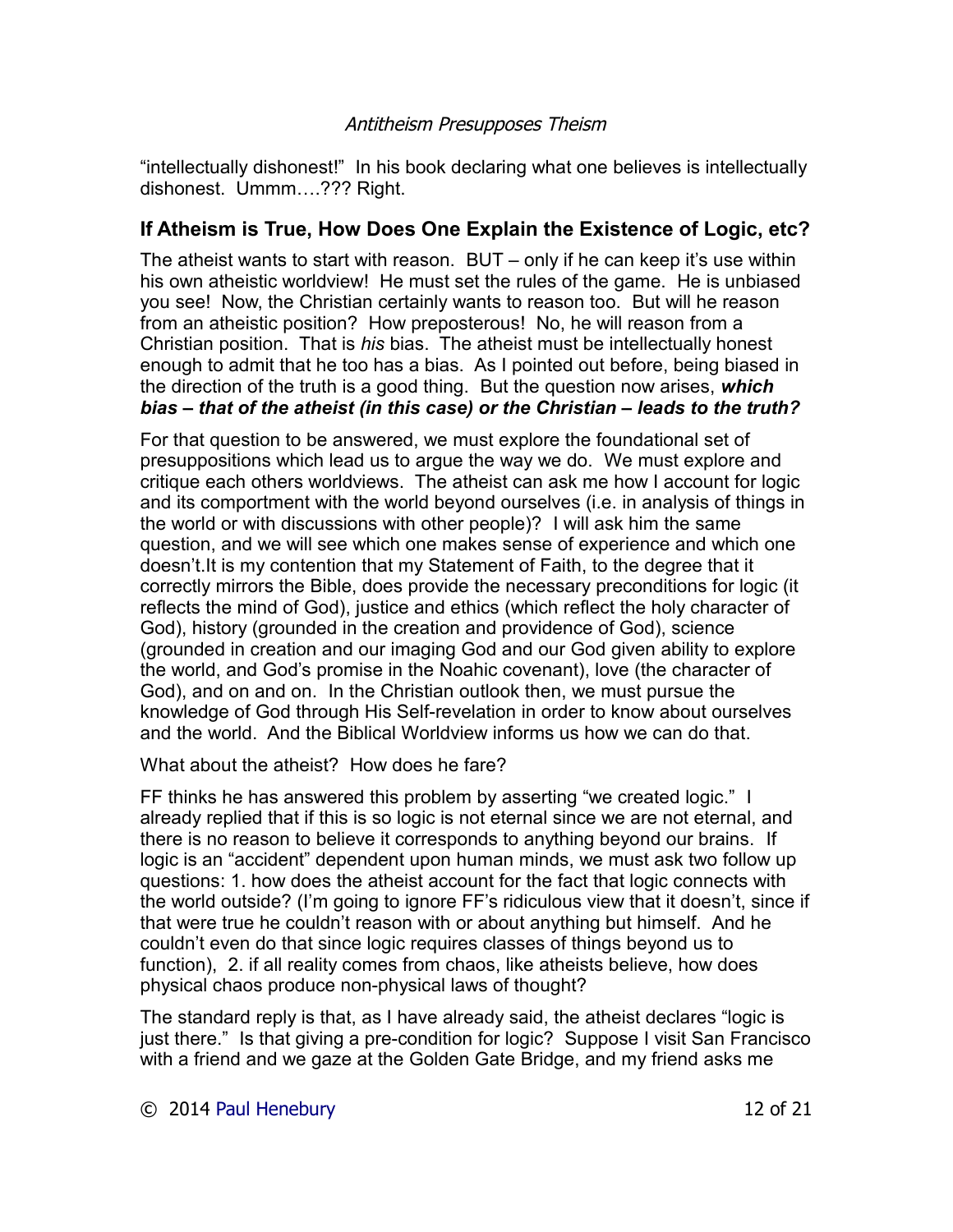how it got there. I respond, "It's just there!" Would anyone think I had answered my friend's question? No, they would think I was a bit dense for answering that way. In effect, a "how did that get there?" question is a *precondition* question; an inquiry seeking an account of something. The presuppositionalist wants the atheist to answer the "how did it get there?" questions about logic, beauty, love, induction and deduction, history, justice, goodness, evil, and the rest. He wants the atheist to stop muttering "can't we agree that it's just there" and begin making sense of it using only his atheist beliefs. When the atheist finally comes down off his high-horse and begins providing a philosophy of atheism which can explain all this, something interesting will happen. He will get confused and tongue-tied. He will try to base rationality upon original irrationality; ethical norms on the revolving door of Darwinian blind contingency; and he will back away from explaining the reliability of our senses faster than you can say "don't say it's just there."

# **No, We Can't Just Agree**

We see then that the Christian is not to allow the atheist to pretend he can use terms like "rational", "logical", "wrong", "true", until he has supplied us a workable definition of those words which comport with the way he claims the world really is. According to FF, the precondition (the precondition, mind) of logic is "we created them." The precondition for normative ethics is, "the desire not to harm or be harmed."

Just think about this a second. If we created the laws of logic they would really only be rules of logic akin to rules of a game. But, of course, they are not like that. Logic is law-like whether we are rational (i.e. following the laws of logic) or not. They therefore, do not depend on us. If they do not depend on us, how can we create them? If I say, "my birthplace is in Manchester, England", and "my birthplace is not in Manchester, England", I am contradicting myself. I am contradicting myself about a place outside of myself (Manchester exists whether or not I was born there). Does that fact depend on whether or not I believe it? No. Does the fact that there is a contradiction depend on whether I see one or not? No again. And what applies to me applies equally to every person ever born. These laws (like the laws of science) exist independently of our minds. We did not "create them." How will the atheist account for this obvious fact? If they say logic evolved with the cosmos then logic (and math) cannot be law-like or necessary. And perhaps the laws of logic will alter as we evolve further, so that what is illogical now will become somehow logical in the future? Of course, such a view of logic as mutable makes all reason relative.

What about ethics? Does the view of ethics as "the desire that we not harm or be harmed" sound more like an opinion to you? Do you know of any human beings who desire to harm others? If they have that desire via evolution, how can it be "wrong"? Ever heard of the Spartans? or the Mayans? Who is FF to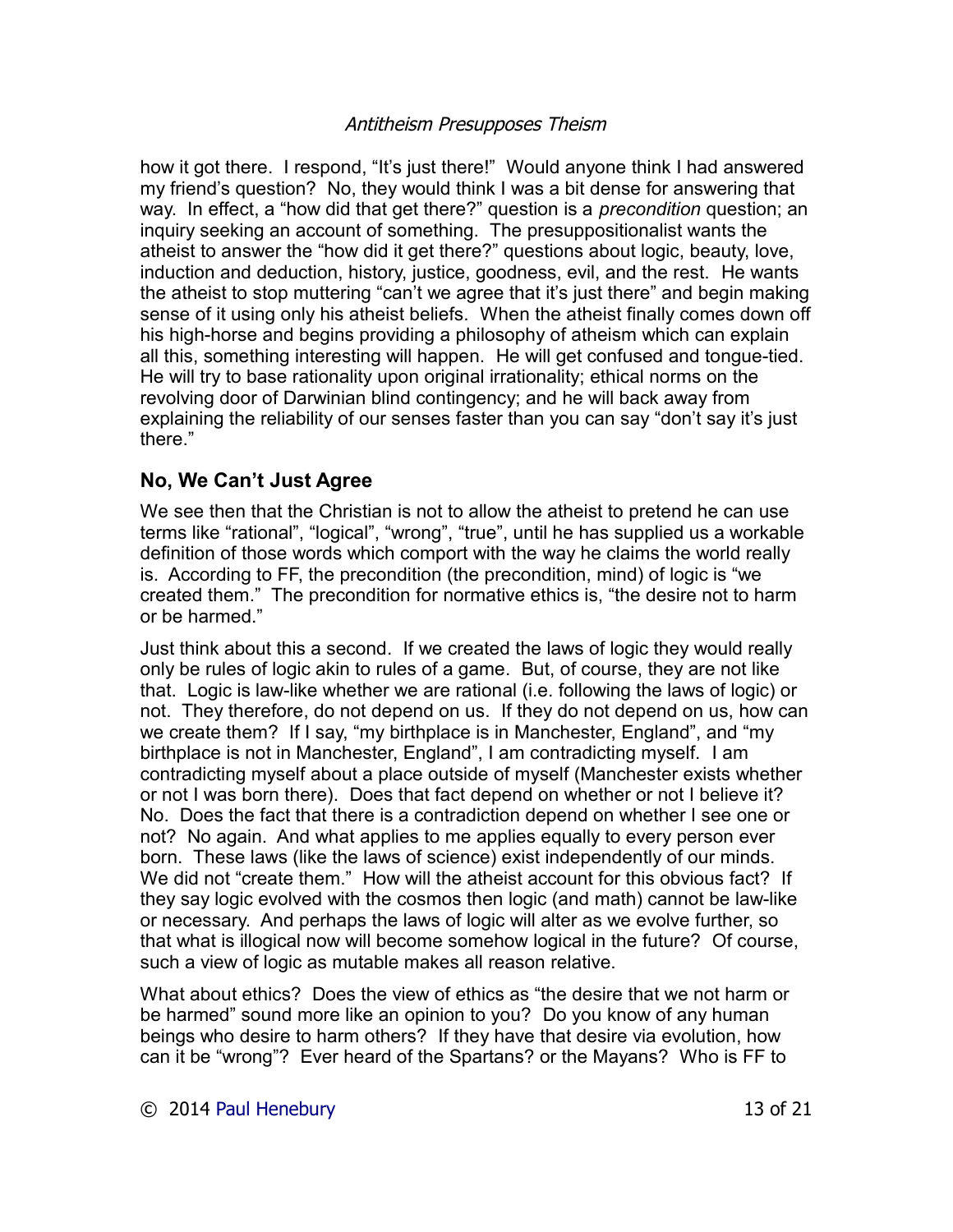say those who differ from him are unethical? Where is their authority for this declaration? Why would such desires (more like instincts) be considered in terms of right and wrong anyway? You see, FF has not given a foundation for morality at all. He has given his opinion. In fact, even one of his fellow atheists on FB rejected such a view in favor of a pragmatic personal agenda. In his case, having more than two kids was unethical in today's crowded world. Right and wrong is relative depending on the assumed needs of the moment. Here are some more differing opinions:

Rape is "a natural, biological phenomenon that is a product of the human evolutionary heritage," akin to "the leopard's spots and the giraffe's elongated neck."[5](#page-13-0)

As evolutionists, we see that no [ethical] justification of the traditional kind is possible. Morality, or more strictly our belief in morality, is merely an adaptation put in place to further our reproductive ends. Hence the basis of ethics does not lie in God's will…. In an important sense, ethics as we understand it is an illusion fobbed off on us by our genes to get us to cooperate. It is without external grounding.<sup>[6](#page-13-1)</sup>

You see, in the atheist worldview there is no *normative* ethics. There is just opinion. As Nietzsche rightly said, all that is left is a "will to power," and whoever has the power can determine what is ethical. Atheism cannot produce an "ought" from a naturalistic "is."

## **The "Fundamental Flaw"**

It was not until I listened to the preposterous eight minute video that FF linked to that I understood where he got his harebrained perspective on the presuppositional argument from, and why he really thought he'd nailed it to the wall. In that video the pseudo-intellectual tells us that,

The fundamental flaw of TAG [the transcendental argument for God's existence] "is that proponents of this argument fail to make a distinction between the LAWS of logic and what these laws refer to."

Then the voice on the video plays a short segment from a presentation by Jason Lisle of AiG where this "flaw" is supposedly in evidence. He goes on to use some scurrilous epithets to describe Dr. Lisle, including calling him a liar.

As it happens I own the complete set of these presentations, so I was able to confirm whether or not this segment fairly represented Lisle's views on logic. Anyone care to bet on the outcome?

<span id="page-13-0"></span><sup>5</sup> Randy Thornhill and Craig Palmer, "Why Men Rape," 2000

<span id="page-13-1"></span><sup>6</sup> E. O. Wilson and Michael Ruse, "The Evolution of Ethics," 1991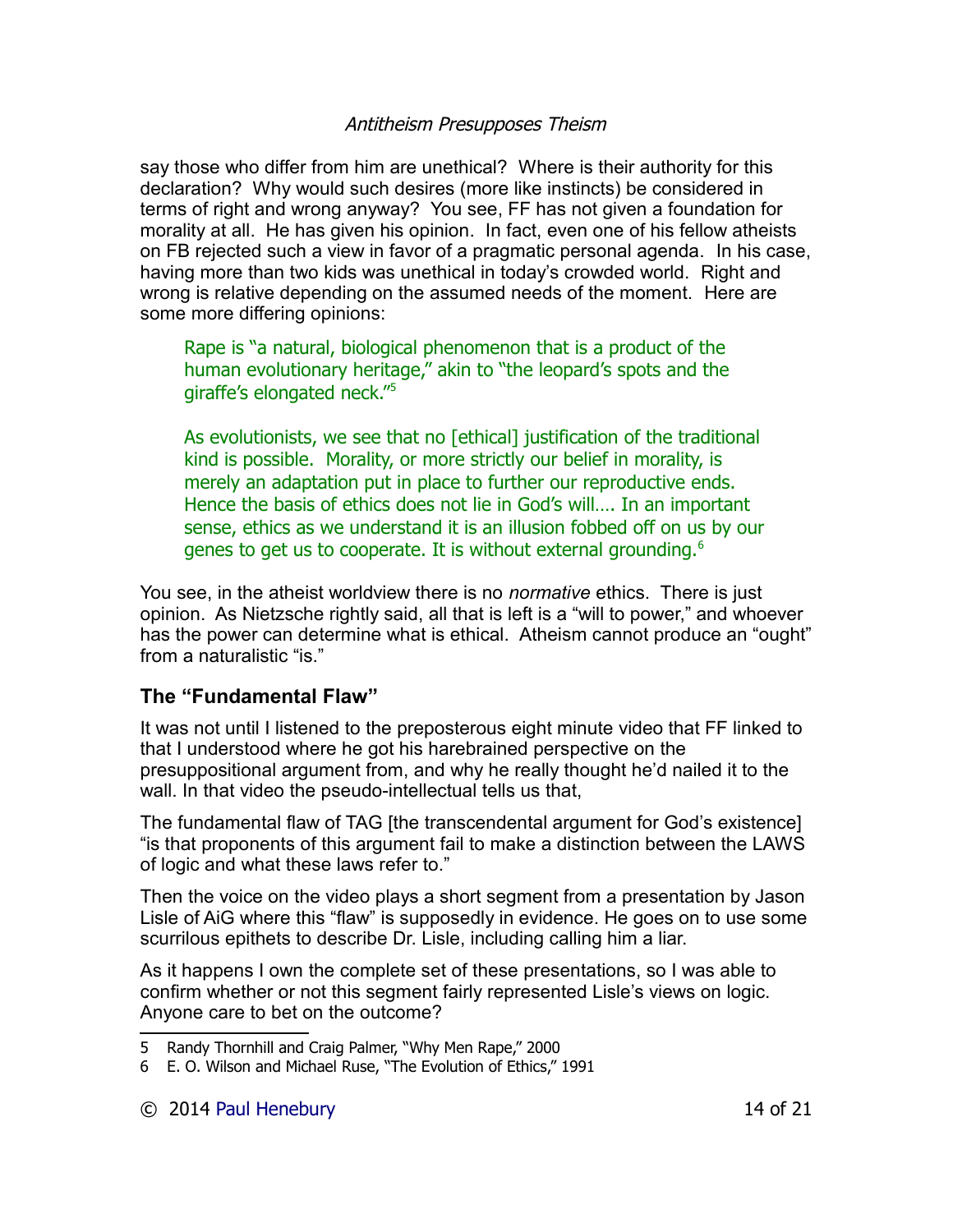That's right. The real liar was the atheist name-caller. If he had possessed the entire presentation which Lisle gave he would know that just a couple of minutes after the clip he used to demonstrate that Lisle (and all us presuppositionalists remember) equates logic with the things it speaks of, Lisle says that the laws of logic describe concepts, *not* the things in themselves – 'Ultimate Proof of Creation', at 45.57 minute mark.

In other words, Lisle teaches precisely what the erstwhile debunker claims he doesn't understand! We'll return to this character another time.

Now, perhaps it was because I couldn't descend to this menial level that I didn't twig to what, for FF, seemed to be a coup de grace? I guess my saying such things as "Of course concepts are immaterial. They are in and of the mind", and repeatedly asking him to explain, using his atheism, how these thoughts connect with the world out there, didn't clue him or his supporters in enough?

In the combox of the second post here I asked him to supply an epistemology by which he knew what he claimed to know. He didn't give one. I had earlier put to him the following questions:

Why should he [the atheist] trust his senses? How can he know the real world beyond himself? If he is just a part in the inexorable evolutionary machinery of the universe, how can he hold to absolutes, and how does he escape from the clutches of subjectivity?

The very best FF could come up with was this:

First of all, all of us have to assume the validity of our senses to varying degrees, with the exception of ACTUAL self-attesting truths like the Law of Identity.

Apart from confusing "self-attesting" (which relates to a verbal & ultimate authority for those who accept it), with "self-evident", this response assumes the very point under scrutiny. Why is logic self-evident? and why do these laws and concepts access reality? Further, for the law of identity to work one needs to identify something "out there."

If one turns to a standard text on logic, about the first thing one will be confronted with is examples of propositions. For instance, Copi and Cohen's *Introduction to Logic* (11th edition), gives many examples, ALL of which depend upon concepts relating to the outside world. Although FF denies that logic "works" in the extended world, I shall refrain from throwing away the book!

FF wants to teach me that, "All the formulas, symbols, rules, forms, etc. are man made."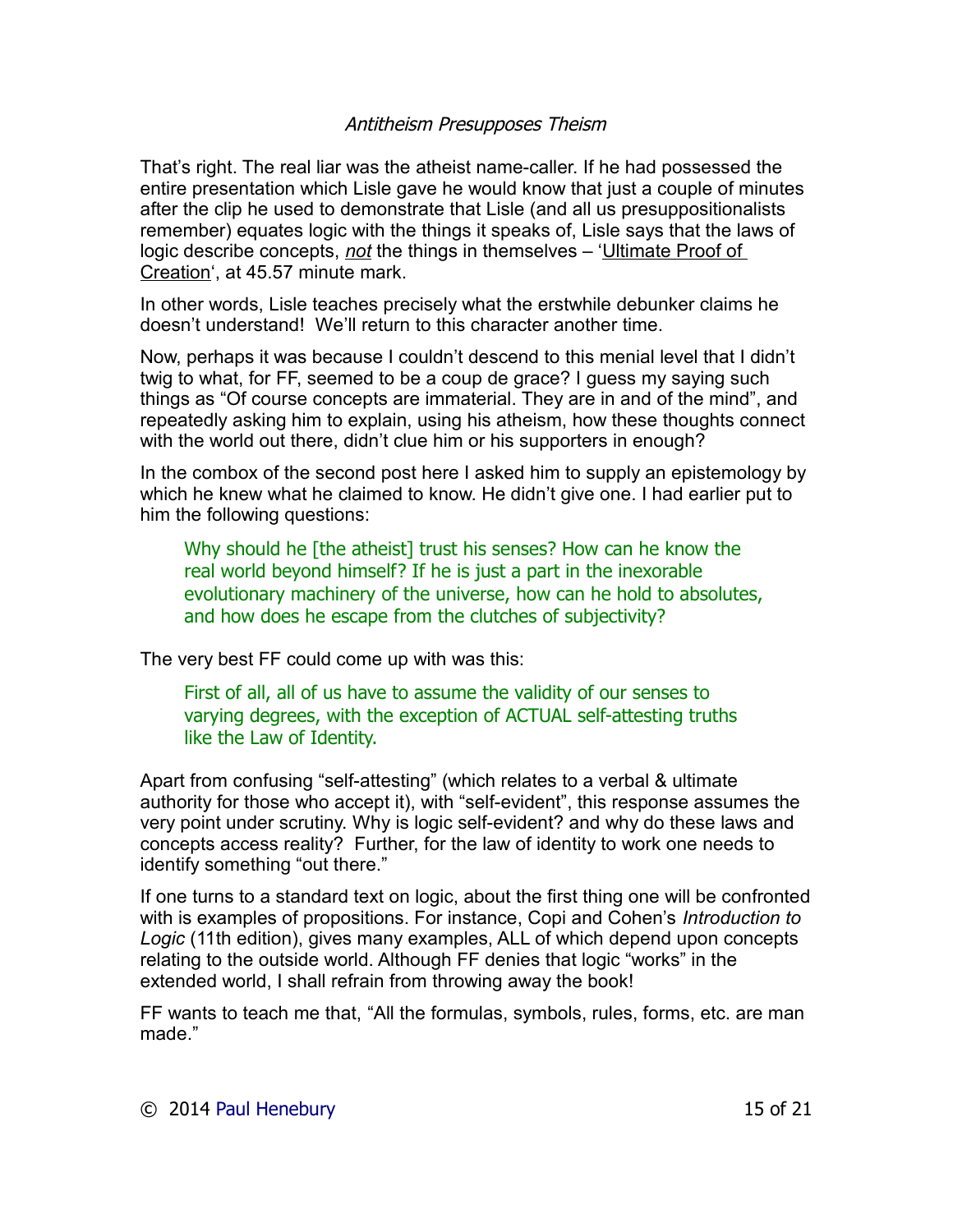Well, if he means the characters  $(A, P, S, X, \Lambda, 1, 2, 3, 4, I, II, III, IV, etc.),$  who doesn't know that? But I am interested in the realities which the characters represent. And they are not human inventions. Nor could they be. Even if one accepts the ludicrous idea of the macro-evolutionary "Tree of Life", there were certain numbers of animals around before man could count them. The presence of a human counter is irrelevant to the existence of the logic which differentiates and the numbers which accrue. We invented the symbolic representations. We most certainly did not invent logic and numbers. They are eternal, being aspects of the mind of God.

"I personally believe that existence is eternal" he opined. He admits to being a "metaphysical naturalist" so that all that exists is the natural realm. Yet he believes in immaterial realities like logic. And since he is adamant that we created the laws of logic, he must believe the material realm created the immaterial realm. But wait. He surely does not believe in the eternity of matter? If he doesn't, yet insists existence is eternal, that only leaves immaterial existence (which he must explain)! See the contradiction?

Moreover, just think about that concept. If we created the laws of logic, it would mean that we were once illogical! If we were illogical in our thinking before we invented logic, how did we stumble upon logic? In the atheist worldview, as I have already said, the rational comes out of the irrational!

I loved this one:

#### You are setting up a false dichotomy…True and false is not a true dichotomy. True and not true, that's the true dichotomy.

FF wanted me to look at a dictionary to define "unnecessary" (if I remember right). Shall we look up the definition of "untrue"? But why bother? FF himself assumes that "false = untrue" in the very statement he made. This is how the nonsense goes. It is utterly arbitrary.

## **Divine Attributes of Logic**

I have said that logic exists because God exists. The structure of our thought and the structure of the universe in which that thought can be actualized have not come about accidentally; they are "there" because of the existence of the perfectly rational Creator God. The existence of the laws of logic, and our capability in identifying and utilizing them find their explanation in the biblical depiction of our formation as image-bearers of God, given a mandate to explore the created order. What makes absolutely no sense is to say that these laws of rationality came out from a mindless irrational chaos.

Logic has the property of immateriality (it is *ideational,* being a product of thought). In a sense it also is eternal, transcendent, true, and good. These are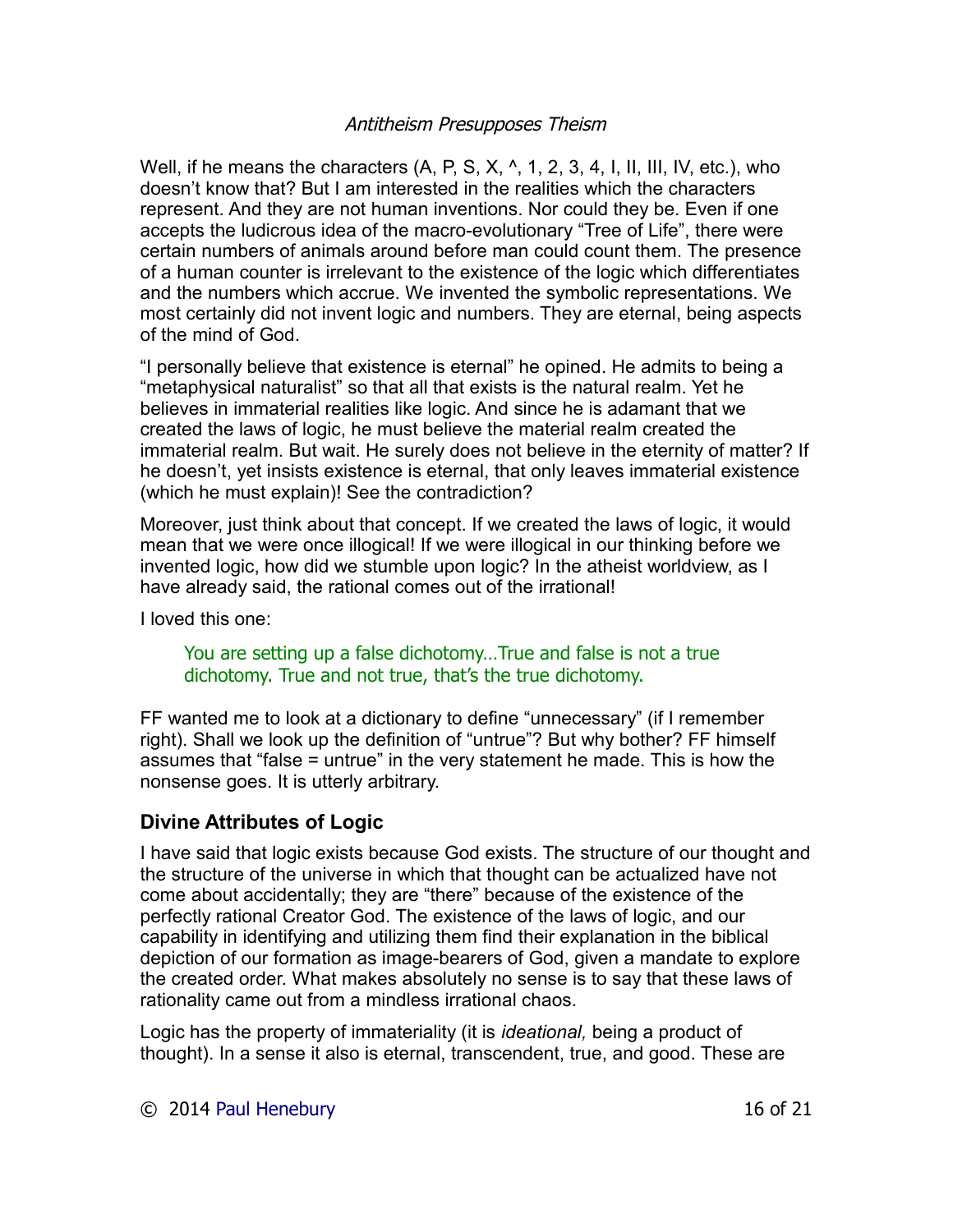attributes of logic. As John Frame likes to say, "God's attributes have attributes." But FF wishes to have eternal laws of thought without a thinker!

Vern Poythress writes,

Rationality is a sine qua non for logic. But as we know, rationality belongs to persons, not to rocks, trees, and subpersonal creatures. If logic is rational, which we assume it is, then it is also personal.<sup>[7](#page-16-0)</sup>

FF wants the law of identity to obtain even when there is nothing to identify. He does this because he treats "nothingness" merely as a sign and not as actual nothingness. That is to say, the word "nothing" is being confused with nothing at all in the same way the word "cow" might be confused with the animal with hoofs and horns that goes moo. The word which signifies the animal is not the animal, and the word which signifies nothingness is not itself nothingness – it is a word! (The alert reader will see instantly that FF is guilty of the very equivocation he wrongly accused me of).

How does the atheist understand the universe? Well, atheists believe it came about from the womb of chaos. They believe it came from an explosion. That is the epitome of disorder. Yet out of this disorder, we are supposed to believe that all the order we see comes. Whatismore, we are to swallow the fantastic idea that the laws of thought come from this same chaos. These laws are known to comport with the world beyond ourselves, so that the law of identity and the law of non-contradiction make sense in the extended world. But the atheist must say that these comportments are accidental (in the philosophical sense), not necessary; for how can chaotic matter and motion produce necessary laws of logic which connect mans allegedly evolved mind with the universe?

If this is the belief of atheists, as I believe it is (and I could furnish many quotations by evolutionists from Bertrand Russell to Richard Dawkins which confirm this), then it is appropriate for me to go on and demand from the atheist what his most treasured and central presuppositions about reality are. How does he know anything he claims to know?

The biblical answer to this is that the unbeliever is sinfully employing God-given truths and abilities in rebellion to their Giver. Hence, the Bible supplies both the reason for these truths and abilities, and an explanation of why unbelievers use them in service of a worldview which cannot support them. As Van Til would say, "Antitheism Presupposes Theism."

*I* want to close off this series of apologetics posts by considering some more *quasi-intellectualism from the critic of presuppositional apologetics whom my debater FF relied upon for most of his reasoning. I have named him "Flaw" since he claims to have found the "fundamental flaw" within presuppositional* 

<span id="page-16-0"></span><sup>7</sup> Vern Poythress, Logic: A God-Centered Approach to the Foundation of Western Thought, 68.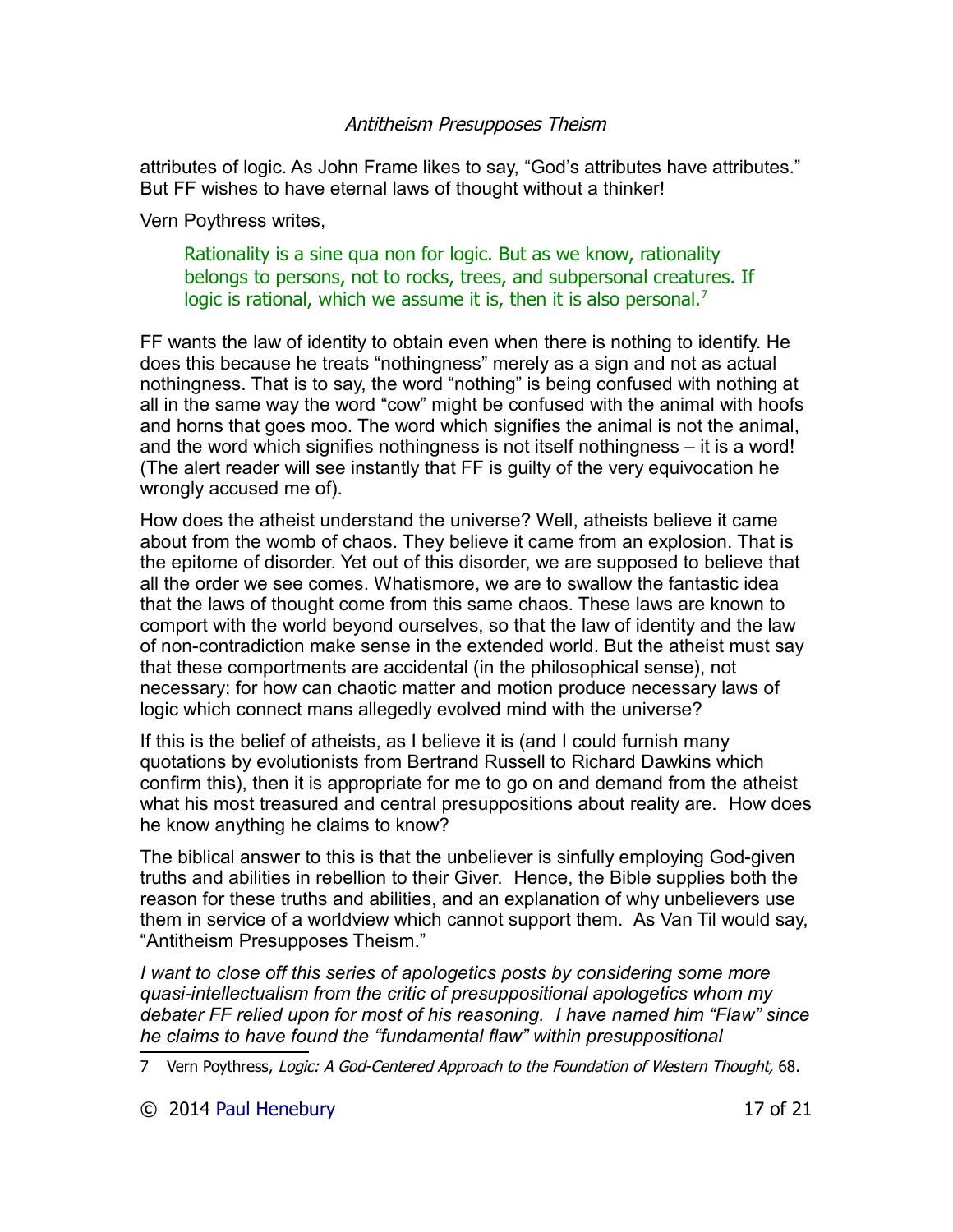*apologetics. In his eight minute video rebuttal of the transcendental argument for God (TAG), he sounded clever, but sounded was the operative word. Consider that in setting presuppositionalists straight Flaw's starting point is:*

## **"The** *necessity* **of reality itself."**

One might think that this is a natural enough place to begin. But look again at what is being asserted. "Reality" (without God mind you) is "necessary." Now a necessary thing is something which does not depend on anything else for what it is, but which other things need for their existence. To give a formal definition. "Necessary" is,

[The] quality of a being that has the cause of its existence within itself; not ontologically dependent.<sup>[8](#page-17-0)</sup>

Right from the get-go our critic of presuppositional apologetics is in the mud. Does he really intend to stand on the assertion that "reality" is "necessary"? If so, which part or parts of "reality" are necessary (i.e. non-contingent?). He doesn't say.

What, we may inquire, is "reality" in this point of view? Perhaps it's the natural world? But is this planet's eco-system necessary, in the sense above? Of course it isn't. The rest of the Cosmos could go on doing its thing without Earth being there.

Very well, is he saying "reality" as the Cosmos? is necessary? He can't mean the Cosmos is necessary surely? Which astro-physicist or astronomer will agree with him on that one? Not even those who tout the Anthropic principle will go so far as to say the universe is necessary. In fact, not even any Christian theologian will say such a thing, since the universe is created by God.

Flaw pushes God out of the equation. God isn't part of "reality" for him and his fellow atheists. But again, just what does the guy mean by the word "reality"? Does he mean "matter"? If he means matter is necessary then he must believe it is eternal, which contradicts the law of entropy. Now it is true that you must have matter if you are to have material objects, but then Flaw must be willing to come down off his philosophical perch and admit to using "necessary" in a nontechnical manner, signifying something like "constituent." In that case all he would be stating is the rather bland fact that material objects are made out of matter! A silly statement.

Note also that Flaw is speaking of "reality" as if he knows it is external to himself. Fine, but how does he *know* that this "reality" is actually what his senses report to his brain that it is? How does he *know* his brain is not constructing the outside world? And how does he *know* it is necessary? He

<span id="page-17-0"></span><sup>8</sup> William H. Halverson, A Concise Introduction to Philosophy, (4th edition), 483.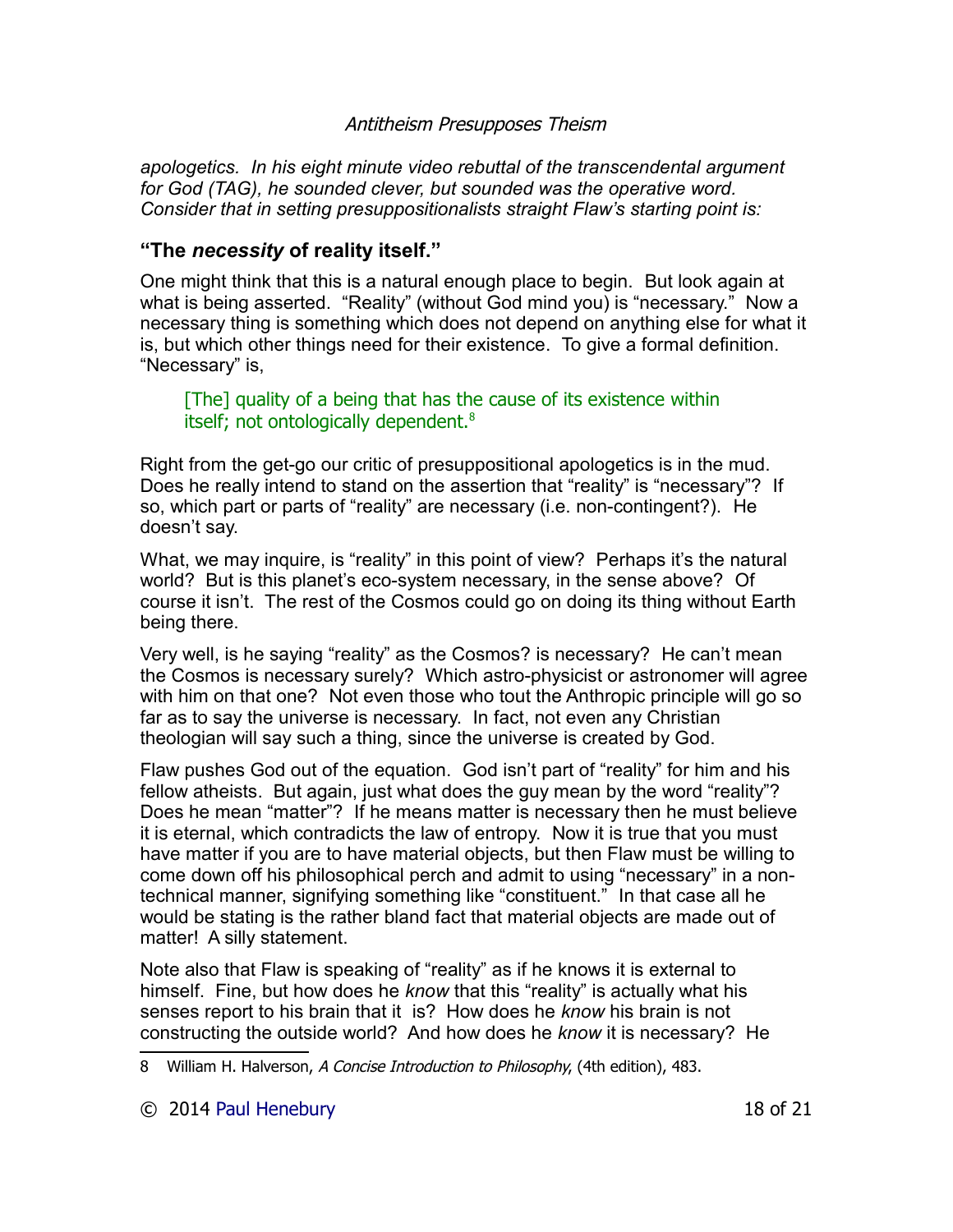philosophizes:

There cannot be no reality at all. There are always facts. And since facts are about something, something necessarily has to exist.

Okay, so "reality" is made up of "facts." What "facts" are these? Are they "facts" about the world beyond his brain? Just what "facts" are those and how does he arrive at them? How does he know there is more than one fact? Eastern monists, for example, would object to any assertion of factual duality.

But Flaw is certain that "facts" (plural) exist. Moreover, he refers to "the relationships between those entities."

Wow! So not only does this guy *know* that reality is "necessary" because "there are always facts", but he knows "the relationships between those entities." Take that David Hume! Flaw appears to have solved Hume's critique of cause and effect.

Further, he opines, "the law of identity is a *description* of the fact of identity."

Still tracking? He has claimed a great deal about what he "knows", and yet has said nothing to back any of it up. We are just supposed to shut up and agree with him since he *knows* there are "facts" which are "necessary" (i.e. not reliant upon other things), and he can point us to "the relationships between those entities" (since he can identify whether they are the same or not by trusting his senses). From this fake 'solid platform' he is in a position to tell us that the law of logic we call the law of identity *describes* identity between things.

I realize readers will think this is all obvious. But the TAG approach asks for what lies behind and supports these obvious things. Flaw, FF, and atheists generally simply take it all for granted. When asked to provide the preconditions for our knowledge of the external world, or the relationships between facts, or the laws of logic, they retreat into the sort of pseudo-philosophy I have been critiquing.

Back on Planet Earth, you will recall that the transcendental argument for the existence of the biblical God is that unless He is presupposed you cannot make sense out of anything. So we have asked (many times), "how does the atheist account for the laws of logic?" The unpacking of that question entails the answers to questions about how we know what the extended world is like (which the laws of logic *describe*), and how we explain the relationship between concepts, classes, sets, numbers, etc, which are in our minds, and the entities out there (let alone their cause and effect relationships)?

Sound like a tall order? That's because it is – unless you presuppose the God of the Bible and the teaching of the Bible about "reality."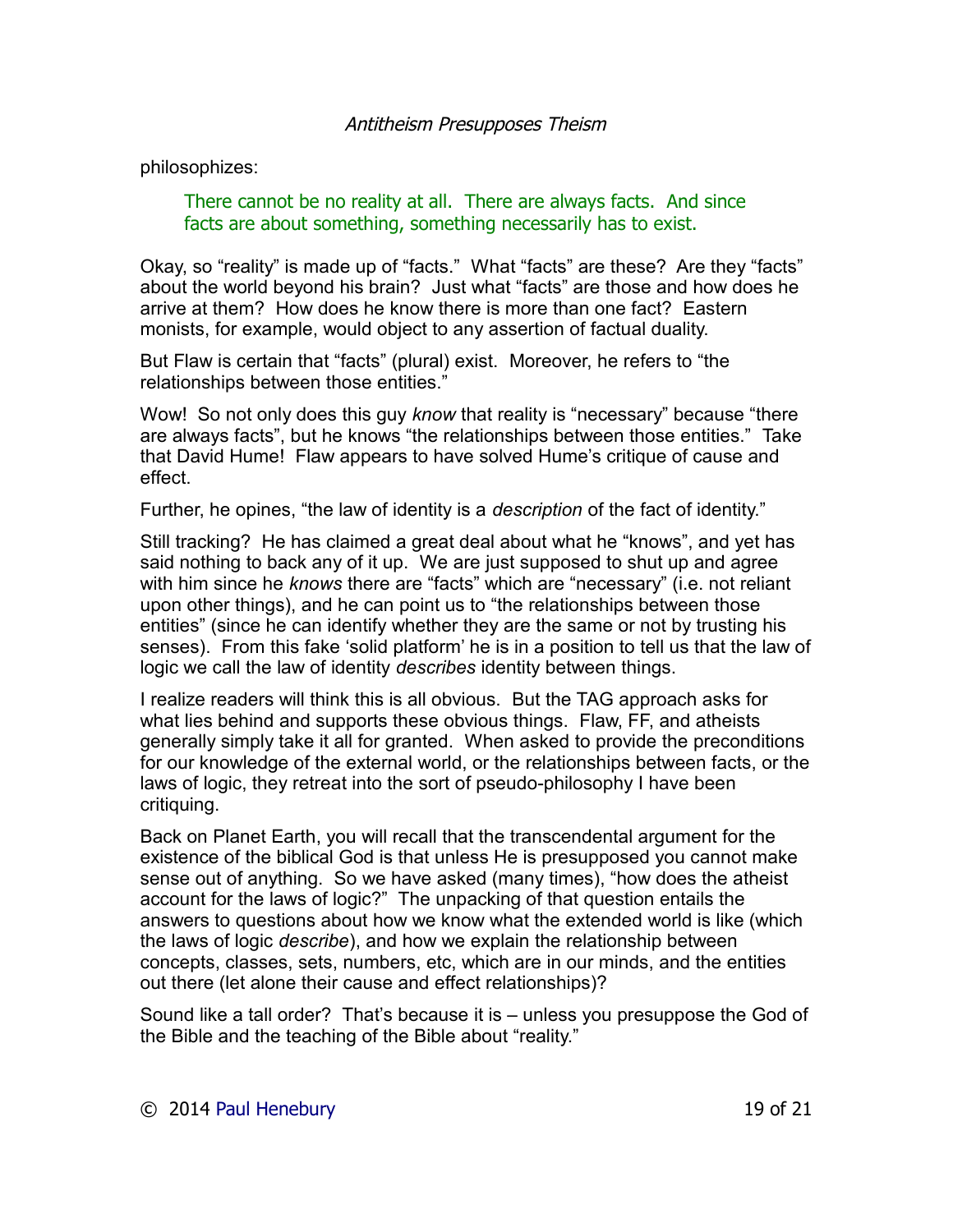# **Rising Above The Level of Opinion**

After we have been graced with a sensible answer to the question of rationality and the laws of thought we can move on to justice or truth, or history, or knowledge. But we will not hold our breath, for we have discovered that, behind the facade of cultured superiority, there nearly always lurks the decrepit supporting columns of arbitrariness and personal pontification.

Flaw is just taking a whole raft of things for granted. These are the very things which TAG wants him to account for! His starting premises are presented as foundational truths, but are really only his opinions.

For instance, in claiming that "there cannot be no reality at all" he is precluding nothingness. But why, from his standpoint, would one preclude nothingness? In answer to the fundamental question, "why is there anything instead of nothing?" the usual reply is something like, "well, there is something so why inquire?" – which is not an answer! But at least we don't hear that "reality" is necessary.

"Nothingness" is not something. It contains *no* facts. There are no "facts" which can be identified and pondered. "Nothing" has no properties. It is the total absence of any fact. The only "fact" we can say about nothingness is that the absence of all properties is *called* "nothingness." But the name is not the "nothingness" itself. In fact, the only way one can talk about nothing is if there is *something.*

As Flaw and FF surely see (since they make so much of it in their critique of the transcendental argument), the *description* is not the thing itself. To paraphrase his own words back to him, "the fundamental flaw is that this argument fails to make a distinction between the concept of nothingness and what it refers to."

So why is there something rather than nothing? It would not stretch a novice to see that because there is something does not mean that that something is necessary.

To return to my point, Flaw's statements about knowing "reality" and necessary facts and their relationships is on a par with FF's views about morality or neutrality or God. They fail to rise above the level of opinion.

# **Being a Free Thinker**

It is always amusing to read atheist self-impressions. They are "free thinkers"; Prometheans in thought. But does their worldview support the idea of freewill and free thought? How do they make sense of being a "free" thinker when their own view of themselves is that they are materially directed evolved machines, fulfilling their instincts? Have you noticed that when one of these "freethinkers" does try to provide a foundation for their position, that it descends from opinion to animal instinct, which terminates in the deterministic forces behind our